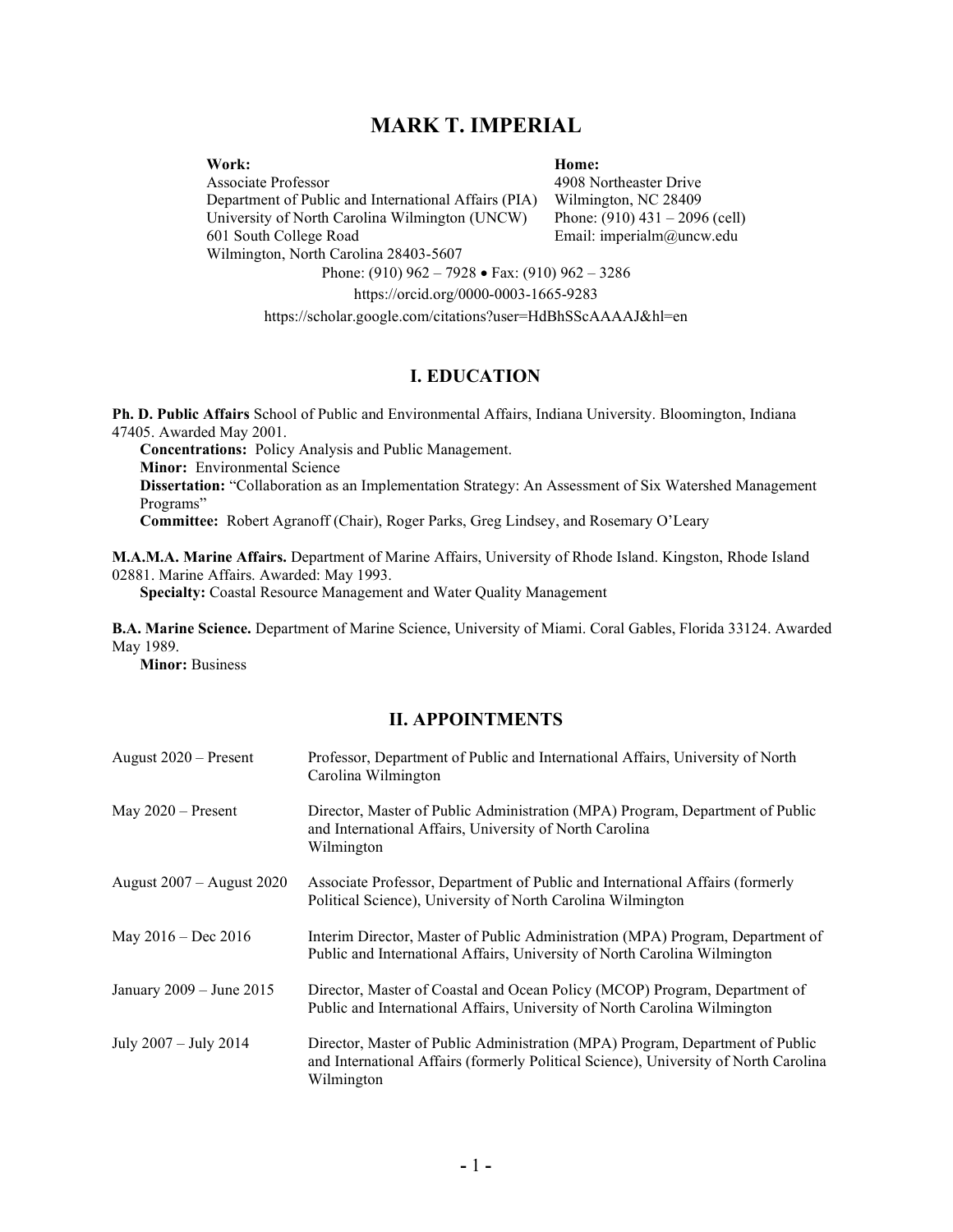| July $2003 -$ June $2007$ | Graduate Coordinator, Master of Public Administration (MPA) Program,<br>Department of Political Science, University of North Carolina Wilmington |
|---------------------------|--------------------------------------------------------------------------------------------------------------------------------------------------|
| July $2001 -$ June $2007$ | Assistant Professor, Department of Political Science, University of North Carolina<br>Wilmington                                                 |
| Sept. 1994 – May 2001     | Associate Instructor, School of Public and Environmental Affairs, Indiana<br>University, Bloomington, Indiana                                    |

# III. RESEARCH ACTIVITIES

#### PUBLICATIONS

### Refereed Journal Articles & Law Reviews

Imperial, Mark T.. 2021. Implementation Structures: The Use of Top-Down and Bottom-Up Approaches to Policy Implementation. In *Oxford Research Encyclopedia of Politics*. Oxford University Press. June 28, 2021. https://doi.org/10.1093/acrefore/9780190228637.013.1750

Ulibarri, Nicola, Kirk Emerson, Mark T. Imperial, Nicolas Jager, Jens Newig, and Edward Weber. How does collaborative governance evolve? Insights from a medium-n case comparison. Policy & Society 39 (no 4, 2020): 617-637. DOI: 10.1080/14494035.2020.1769288

Prentice, Christopher, Mark T. Imperial, and Jeffery Brudney. Conceptualizing the Collaborative Toolbox: Dimensions of Collaboration". American Review of Public Administration 49 (no. 7, 2019): 792 - 809. https://doi.org/10.1177/0275074019849123

Ayers, Adam L., John N. Kittinger, Mark T. Imperial, and Mehana B. Vaughan. "Making the Transition to Co-Management Governance Arrangements in Hawai'i: A Framework for Understanding Transaction and Transformation Costs." International Journal of the Commons 11 (no. 1, Spring 2017): pp. 388-421 (DOI: 10.18352/ijc.709). https://www.thecommonsjournal.org/articles/709/

Imperial, Mark T., Sonia Ospina, Erik Johnston, Rosemary O'Leary, Jennifer Thomsen, Peter Williams, and Shawn Johnson. "Understanding Leadership in a World of Shared Problems: Advancing Network Governance in Large Landscape Conservation". Frontiers in Ecology and the Environment 14 (Issue Supplement 3, April 2016): 126 - 134.

Imperial, Mark T., Erik Johnston, Kirsten Leong, Melinda Pruett-Jones, and Jennifer Thomsen. "Sustaining the Useful Life of Network Governance: Life-Cycles and Developmental Challenges" Frontiers in Ecology and the Environment 14 (Issue Supplement 3, April 2016): 134 -144.

Derek Kauneckis and Mark T. Imperial. "Collaborative Watershed Governance in Lake Tahoe: An Institutional Analysis." International Journal of Organization Theory and Behavior 10 (no. 4, Winter 2007): 503 - 546.

Imperial, Mark T., James L. Perry, and Michael Katula. "Effective Service Learning in Public Affairs: Lessons from the Literature." Journal of Public Affairs Education (J-PAE) 13 (no. 2, Spring/Summer 2007): 243 - 264.

Imperial, Mark T., and Tracy Yandle. "Taking Institutions Seriously: Using the IAD Framework to Analyze Fisheries Policy." Society & Natural Resources 18 (no. 6, July 2005): 493 - 509.

Imperial, Mark T. "Using Collaboration as a Governance Strategy: Lessons from Six Watershed Management Programs." Administration and Society 37 (no. 3, July 2005): 281 - 320.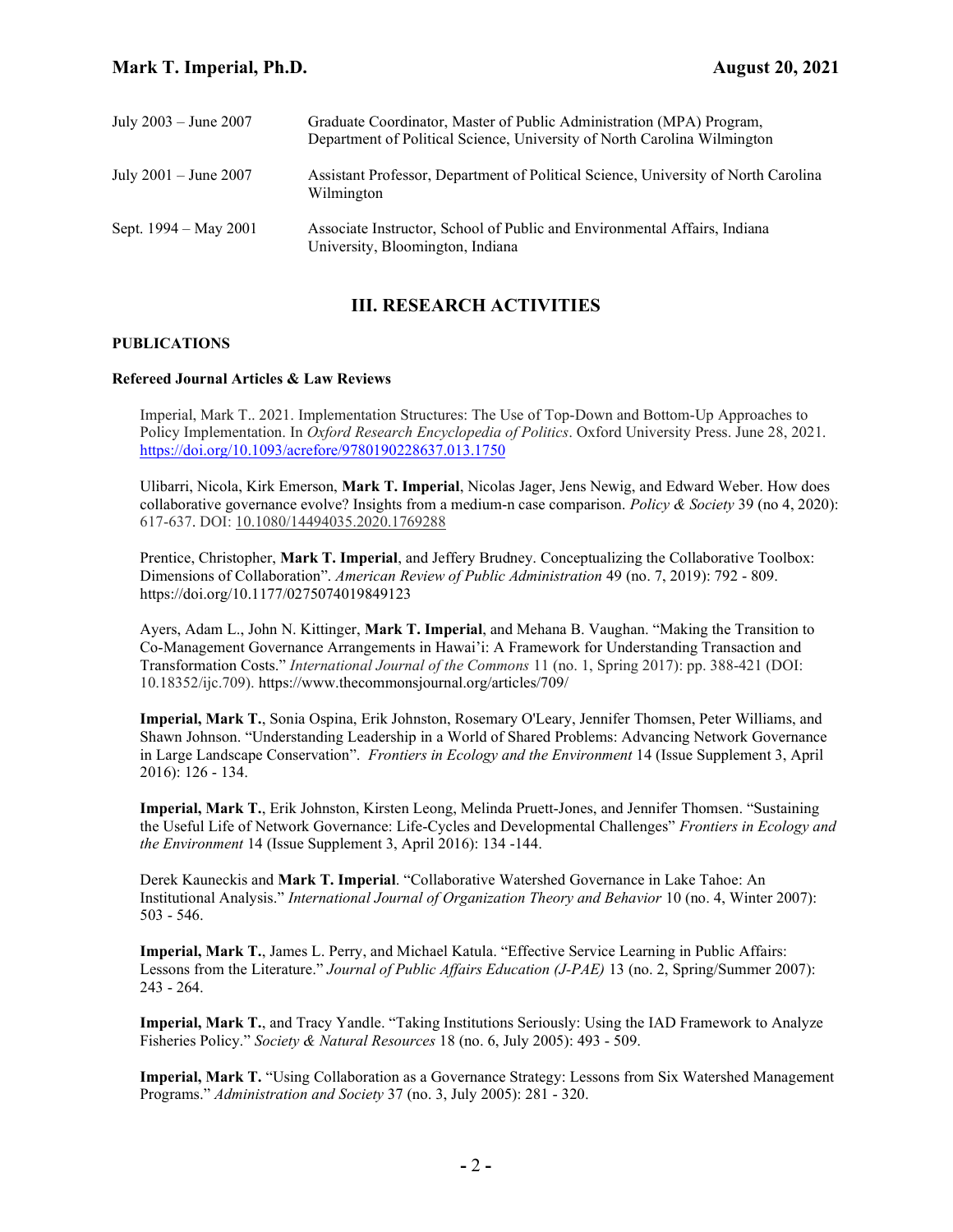Imperial, Mark T. and Derek Kauneckis. "Moving From Conflict to Collaboration: Lessons from the Lake Tahoe Experience." Natural Resources Journal 43 (no. 4, Fall 2003): 1009 - 1055.

Perry, James L. and Mark T. Imperial. "A Decade of Service-Related Research: A Map of the Field." Nonprofit and Voluntary Sector Quarterly 30 (no. 3, September 2001): 462 – 479.

Imperial, Mark T. "Institutional Analysis and Ecosystem-Based Management: The Institutional Analysis and Development Framework." Environmental Management 24 (no 4, November 1999): 449 – 465.

Imperial, Mark T. "Environmental Justice and Water Pollution Control: The Clean Water Act Construction Grants Program." Public Works Management & Policy 4 (no. 2, October 1999): 100 – 118.

Imperial, Mark T. "Analyzing Institutional Arrangements for Ecosystem-Based Management: Lessons from the Rhode Island Salt Ponds SAM Plan." Coastal Management 27 (no. 1, 1999): 31 - 56.

Imperial, Mark T. and Timothy Hennessey. "An Ecosystem-Based Approach to Managing Estuaries: An Assessment of the National Estuary Program." Coastal Management 24 (no. 2, 1996): 115 - 139

Desbonnet, Alan, Virginia Lee, Pamela Pogue, David Reis, James Boyd, Jeffrey Willis, and Mark T. Imperial. "Development of Coastal Vegetated Buffer Programs." Coastal Management 23 (No. 2, April-June 1995): 91-109.

Imperial, Mark T., Timothy Hennessey, and Donald Robadue, Jr. "The Evolution of Adaptive Management for Estuarine Ecosystems: The National Estuary Program and its Precursors." Ocean and Coastal Management 20 (no. 2, 1993): 147-180.

Imperial, Mark T., Donald Robadue, Jr., and Timothy M. Hennessey. "An Evolutionary Perspective on the Development and Assessment of the National Estuary Program." Coastal Management 20 (no. 4, 1992): 311-341.

#### Manuscripts Under Review

Imperial, Mark T. and Prentice, C.R. Using Service Learning in Public Administration Programs: Best Practices and Challenges. In Karin Bottom, Pamela Dunning, Ian Elliott, & John Diamond (Eds) Handbook of Teaching and Learning in Public Administration and Management (Revised & Resubmitted February 19, 2001)

#### Book Chapters

Imperial, M. T., Prentice, C. R., and Brudney. J. L. (2018). Collaboration and the environment. In A. Farazmand (Ed.) Global Encyclopedia of Public Administration, Public Policy, and Governance. Cham, Switzerland: Springer. DOI: 10.1007/978-3-319-31816-5

Imperial, Mark T. "Intergovernmental Challenges of Watershed Management: Strategies for Improving Watershed Governance." In Velma I. Grover (Ed.) Water: Global Commons and Global Problems. Enfield, NH: Science Publishers. 2006. pp. 297 - 323.

Imperial, Mark T. "Collaboration and Performance Measurement: Lessons from Three Watershed Governance Efforts." In John M. Kamensky and Albert Morales (Eds) Managing for Results 2005 (Lanham, MD: Rowman & Littlefield Publishers, Inc., 2005). pp.  $379 - 424$ .

#### Non-Refereed Articles

Imperial, Mark T. and Timothy Hennessey. "Improving Watershed Governance: Lessons Learned from Six Watershed Management Efforts in the U.S." InterCoast Network: International Newsletter of Coastal Management #39 (Spring 2001): 14 – 15, 27.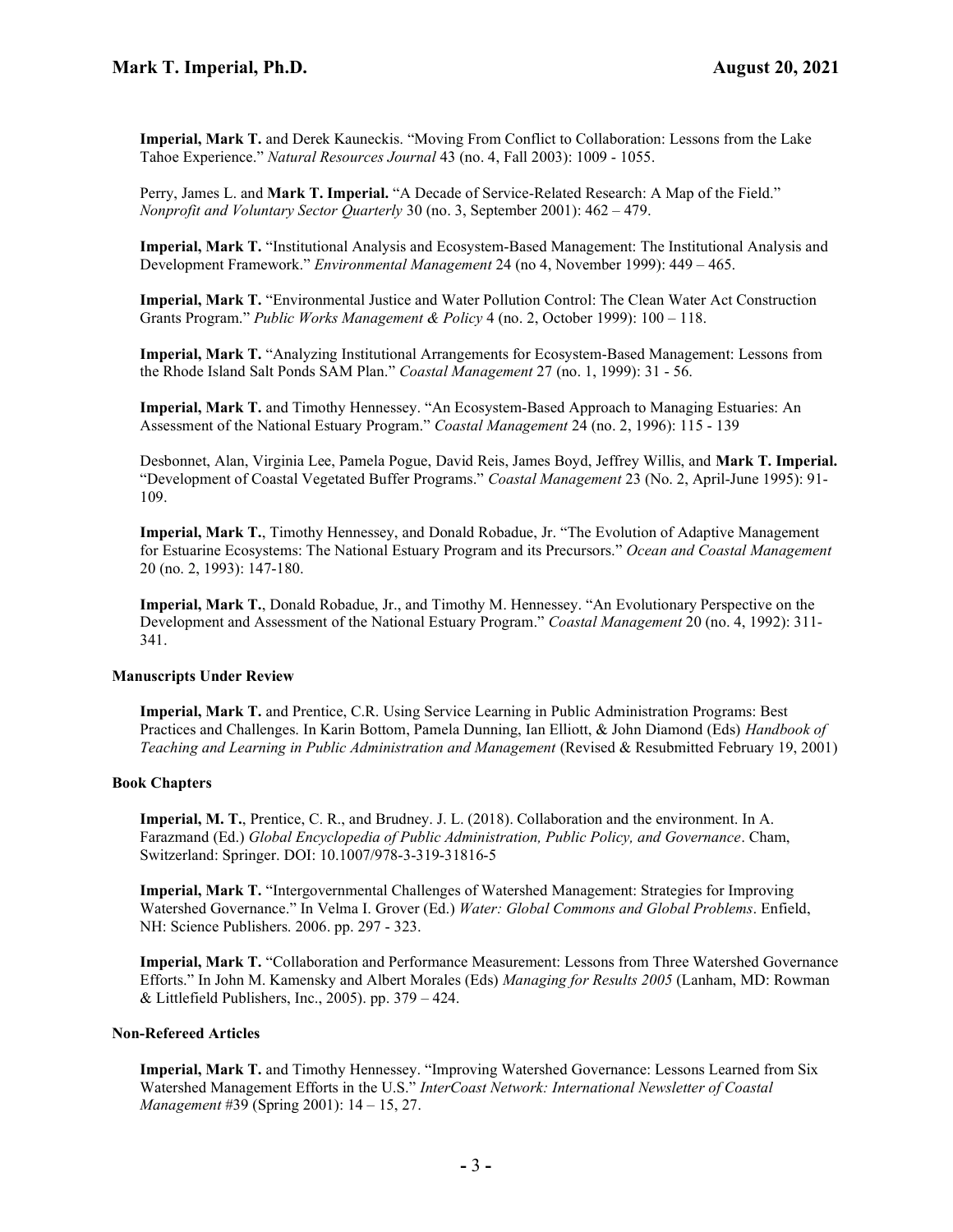Imperial, Mark T. "Challenges Associated with Watershed Management." Coastlines 7 (no. 2, Spring 1997):  $10 - 11.$ 

Cogan, Jessica B. and Mark T. Imperial. "The Federal Consistency Provisions: A Mechanism for Resolving Intergovernmental Disputes". Carolina Planning 19 (no. 2, 1993): 13 – 19.

Robadue, Donald D., Jr., Mark T. Imperial, and Timothy Hennessey. "Managing Our Nation's Estuaries: The Experiment Continues." Maritimes. Kingston, RI: University of Rhode Island, Graduate School of Oceanography. November 1992.

# Scholarly Research Reports

Imperial, Mark T. and Kirsten Kinzer. Comprehensive Planning in North Carolina's Coastal Communities: A Guidance Manual for Local Governments. Raleigh, NC: NC Department of Environmental Quality. Publication date is July 2018.

Mark T. Imperial, Robadue, Donald D., Jr., Timothy Hennessey. Retrospective Governance Analysis for Narragansett Bay Watershed and Airshed Project: Analysis of Governance Response to Ecosystem Change in the Narragansett Bay Watershed. Warren, RI: Lighthouse Consulting Group. February 2017.

Robadue, D., M. Amaral, and M. Imperial. Retrospective Governance Analysis for the Narragansett Bay: Summary of Methods and Lessons Learned. Warren, RI: Lighthouse Consulting Group. February 2017.

Imperial, Mark T. Collaboration and Performance Measurement: Lessons from Three Watershed Governance Efforts. Washington, D.C.: Center for the Business of Government. April 2004.

Imperial, Mark T. and Timothy Hennessey. "Environmental Governance in Watersheds: The Importance of Collaboration to Institutional Performance." in environment.gov: Transforming Environmental Protection for the 21<sup>st</sup> Century. Research Papers  $7 - 10$  Volume II. Washington, DC: National Academy of Public Administration. October 2000. pp.  $8.1 - 8.196$ .

Imperial, Mark T. and Timothy Hennessey. Rhode Island's Salt Ponds: Using a Special Area Management Plan to Improve Watershed Governance. Washington, DC: National Academy of Public Administration. August 2000.

Imperial, Mark T. Delaware Inland Bays Estuary Program: Using a Nonprofit Organization to Implement a CCMP. Washington, DC: National Academy of Public Administration. August 2000.

Imperial, Mark T. The Tampa Bay Estuary Program: Developing and Implementing an Interlocal Agreement. Washington, DC: National Academy of Public Administration. August 2000.

Imperial, Mark T., Sally McGee, and Timothy Hennessey. The Narragansett Bay Estuary Program: Using a State Water Quality Agency to Implement a CCMP. Washington, DC: National Academy of Public Administration. August 2000.

**Imperial, Mark T.** and Katheryn Summers. The Tillamook Bay National Estuary Program: Using a Performance Partnership to Implement a CCMP. Washington, DC: National Academy of Public Administration. August 2000.

Kauneckis, Derek, Leslie Koziol, and **Mark T. Imperial**. Tahoe Regional Planning Agency: The Evolution of Collaboration. Washington, DC: National Academy of Public Administration. August 2000.

Perry, James L., Mark T. Imperial, Jonathan Matsey, Michael Katula, Rebecca Beckfield. A Review of Service-Related Research 1990 – 1999: Final Report. Volumes I and II. Bloomington, IN: Institute for the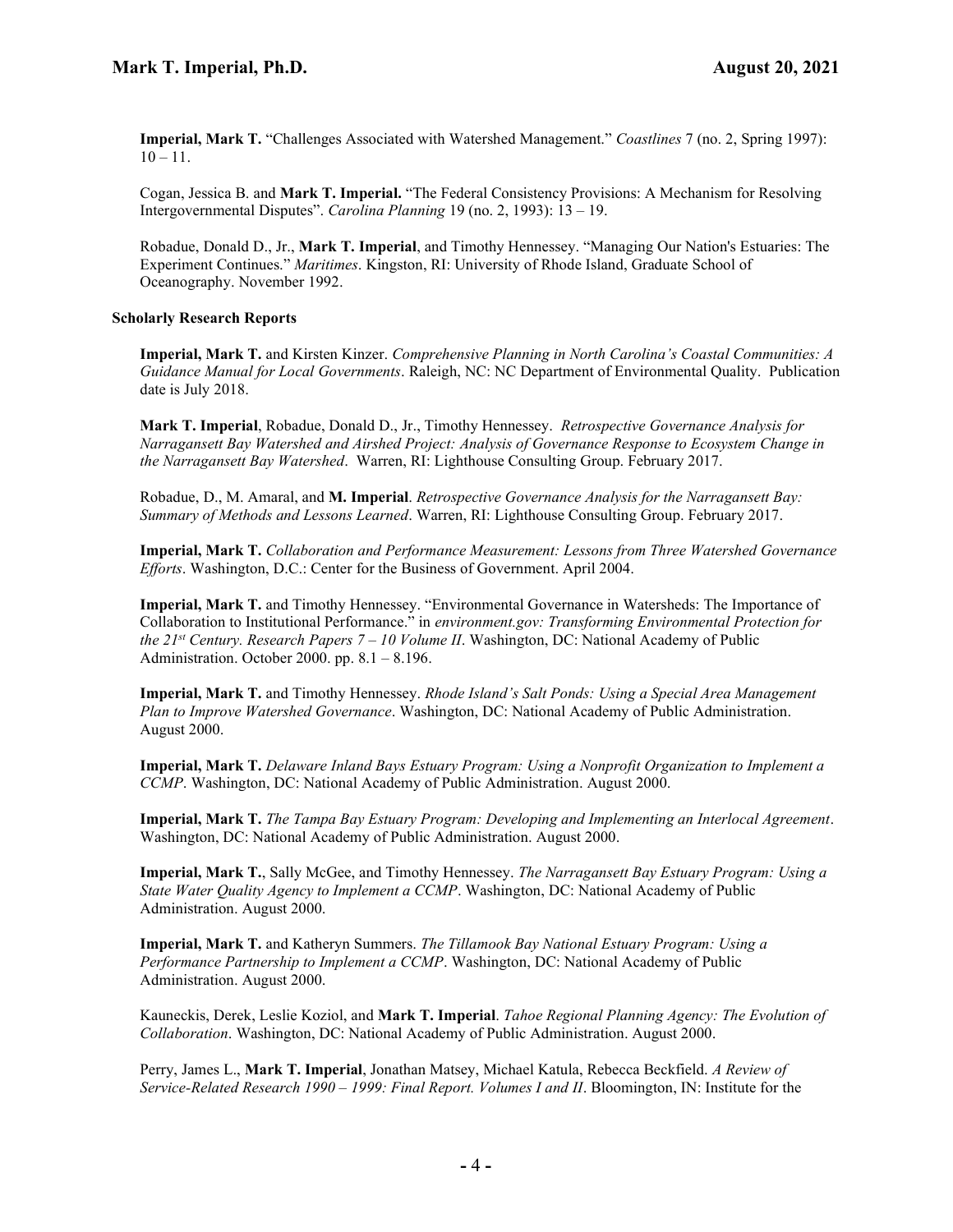Study of Government and the Nonprofit Sector and School of Public and Environmental Affairs, Indiana University. August 1999.

Perry, James L., Mark T. Imperial, Ann Marie Thompson, and Jonathan Matsey) A Comprehensive Scan of Service-Related Research and Evaluation Studies: 1990 – 1998. Bloomington, IN: Institute for the Study of Government and the Nonprofit Sector and School of Public and Environmental Affairs, Indiana University. January 1999.

Perry, James L., Mark T. Imperial, Ann Marie Thompson, and Jonathan Matsey) Service-Related Research and Evaluation Studies 1990 – 1998: Results of a Preliminary Scan. Bloomington, IN: Institute for the Study of Government and the Nonprofit Sector and School of Public and Environmental Affairs, Indiana University. October 1998.

Imperial, Mark T. Developing Integrated Coastal Resource Management Programs: Applying the NEP's Experience to Developing Nations. Kingston, RI: Coastal Resources Center, University of Rhode Island. 1995.

## Manuscripts in Preparation

Imperial, Mark T.. "Developmental trajectories of collaborative environmental governance partnerships: A comparison of 4 watershed partnerships in the U.S." To be submitted to Environmental Management in Fall 2021.

Ayers, Adam L. and Mark T. Imperial. Leadership in Fisheries Co-Management: A case study of fisheries comanagement in Hawaii. In preparation for Society and Natural Resources or another environmental policy journal. To be submitted in Spring 2022.

Imperial, Mark T.. "Sustaining the Social Architecture of Collaborative Partnerships: Lessons from 4 Watershed Partnerships". To be submitted to either an environmental policy or public administration Journal in Summer 2022.

### Consulting Reports and other Professional Publications

Imperial, Mark T., Kristina Fisher, Jill Peleuses, Courtney Pickett. Holden Beach CAMA Land Use Plan: Core Plan. Prepared for the Cape Fear Council of Governments. Holden Beach, NC. June 2009.

Imperial, Mark T., Kristina Fischer, Jill Peleuses, Courtney Pickett. Ocean Isle Beach CAMA Land Use Plan: Core Plan. Prepared for the Cape Fear Council of Governments. Ocean Isle Beach, NC. June 2009.

Mark T. Imperial and Brad Ashburn. Town of St. James Community Center Survey: Final Report. Prepared for the Town of St. James. Wilmington, NC: University of North Carolina at Wilmington, Department of Public and International Affairs. June 2008.

Imperial, Mark T., Kristina Fisher, Jill Peleuses, Courtney Pickett. Holden Beach CAMA Land Use Plan Update: Phase I Report. Prepared for the Cape Fear Council of Governments. Holden Beach, NC. May 2007. Forthcoming.

Imperial, Mark T., Kristina Fischer, Jill Peleuses, Courtney Pickett. Ocean Isle Beach CAMA Land Use Plan Update: Phase I Report. Prepared for the Cape Fear Council of Governments. Ocean Isle Beach, NC. February 2007.

Imperial, Mark T. and Kristina Fisher. Town of Carolina Beach Water Use and Harbor Management Plan. Carolina Beach, NC. January 2007.

Imperial, Mark T. and Melinda Powell. Wrightsville Beach's CAMA Land Use Plan: Core Plan. Wrightsville Beach, NC. May 24, 2006.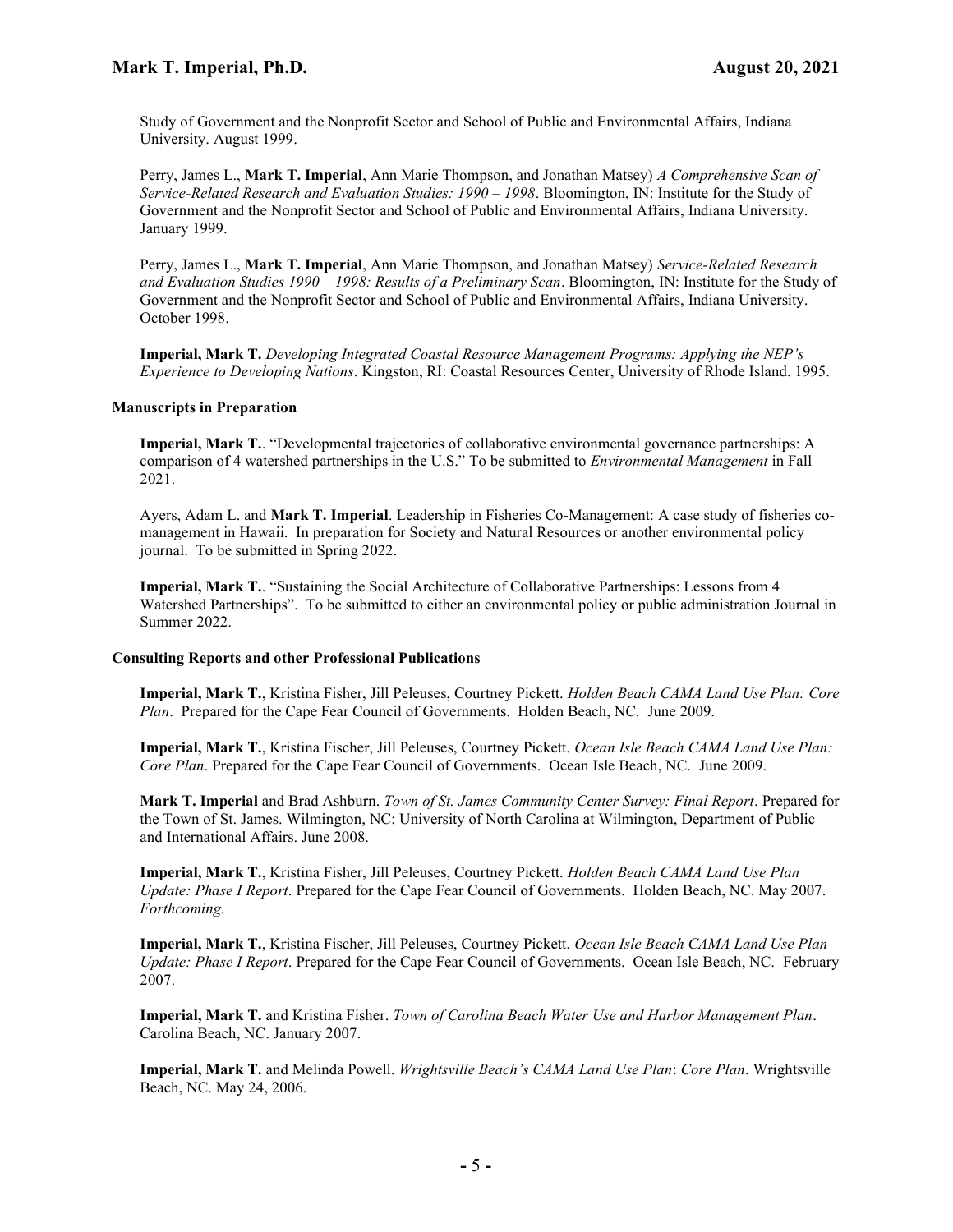Imperial, Mark T. and Jill Peleuses. Citizen Participation Plan. Prepared for the Cape Fear Council of Governments. Holden Beach, NC. May 2006.

Imperial, Mark T. and Kristina Theodorson. Citizen Participation Plan. Prepared for the Cape Fear Council of Governments. Ocean Isle Beach, NC. April 2006.

Dumas, Chris and Mark T. Imperial. The Economic Impacts of Communities in Schools (CIS) of Brunswick County, Inc. Prepared for the Community in Schools (CIS) of Brunswick County. Wilmington, NC: University of North Carolina at Wilmington, Department of Economics and Finance, Cameron School of Business. December 2005.

Mark T. Imperial and Lloyd Jones. Evaluation of the Burnt Mill Creek Outreach and Demonstration Project: Final Report. Prepared for the City of Wilmington, NC. Wilmington, NC: University of North Carolina at Wilmington, Department of Political Science. June 2005.

Mark T. Imperial, Lloyd Jones, and Chris Dumas. Wrightsville Beach 2003 Survey of Beachgoers: Final Report. Wilmington, NC: University of North Carolina at Wilmington, Department of Political Science. June 2004.

Imperial, Mark T. and Melinda Powell. Town of Wrightsville Beach Phase I Report on Land Use and Future Development: Final Report. Town of Wrightsville Beach, NC. June 2004.

Imperial, Mark T. and Melinda Powell. Citizen Participation Plan. Wrightsville Beach, NC. October 2003.

Imperial, Mark T. Strategy for Program Enhancement. Wakefield, RI: Coastal Resources Management Council, State of Rhode Island. December 1993.

**Imperial, Mark T.** Strategy for Program Enhancement. Wakefield, RI: Coastal Resources Management Council, State of Rhode Island. December 1992.

Shepard, Jeanne, Mark T. Imperial, and Pam Pogue. Public Right-of-Ways: CRMC's Designation Process. Rhode Island Sea Grant Fact Sheet, Coastal Access Series No. 1. Narragansett, RI: University of Rhode Island, Rhode Island Sea Grant. October 1992.

# Dissertation/Thesis

Imperial, Mark T. Collaboration as an Implementation Strategy: An Assessment of Six Watershed Management Programs (Unpublished doctoral dissertation, Indiana University, Bloomington, IN, May 2001)

Imperial, Mark T. Public Participation in the National Estuary Program: A Descriptive and Empirical Analysis. (Unpublished Masters Thesis, Kingston, RI: University of Rhode Island, Department of Marine Affairs, May 1993).

# CONFERENCE PAPERS AND INVITED PRESENTATIONS

Ulibarri, Nicola (Presenter), Kirk Emerson, Mark T. Imperial, Nicolas Jager, Jens Newig, and Edward Weber. How Does Collaborative Governance Evolve? Insights from a Medium-n Case Comparison. Presented at the American Society of Public Administration (ASPA) 81<sup>st</sup> Annual Conference. April 3 to April 7. Anaheim, California

Imperial, Mark T. "Life-Cycles and Developmental Processes in Watershed Partnerships: Changing the Social Architecture to Sustain the Useful Life of Governance Networks." Paper presented at the Annual Conference for University Network for Collaborative Governance, Indiana University, Bloomington IN. October  $3 - 5$ , 2019.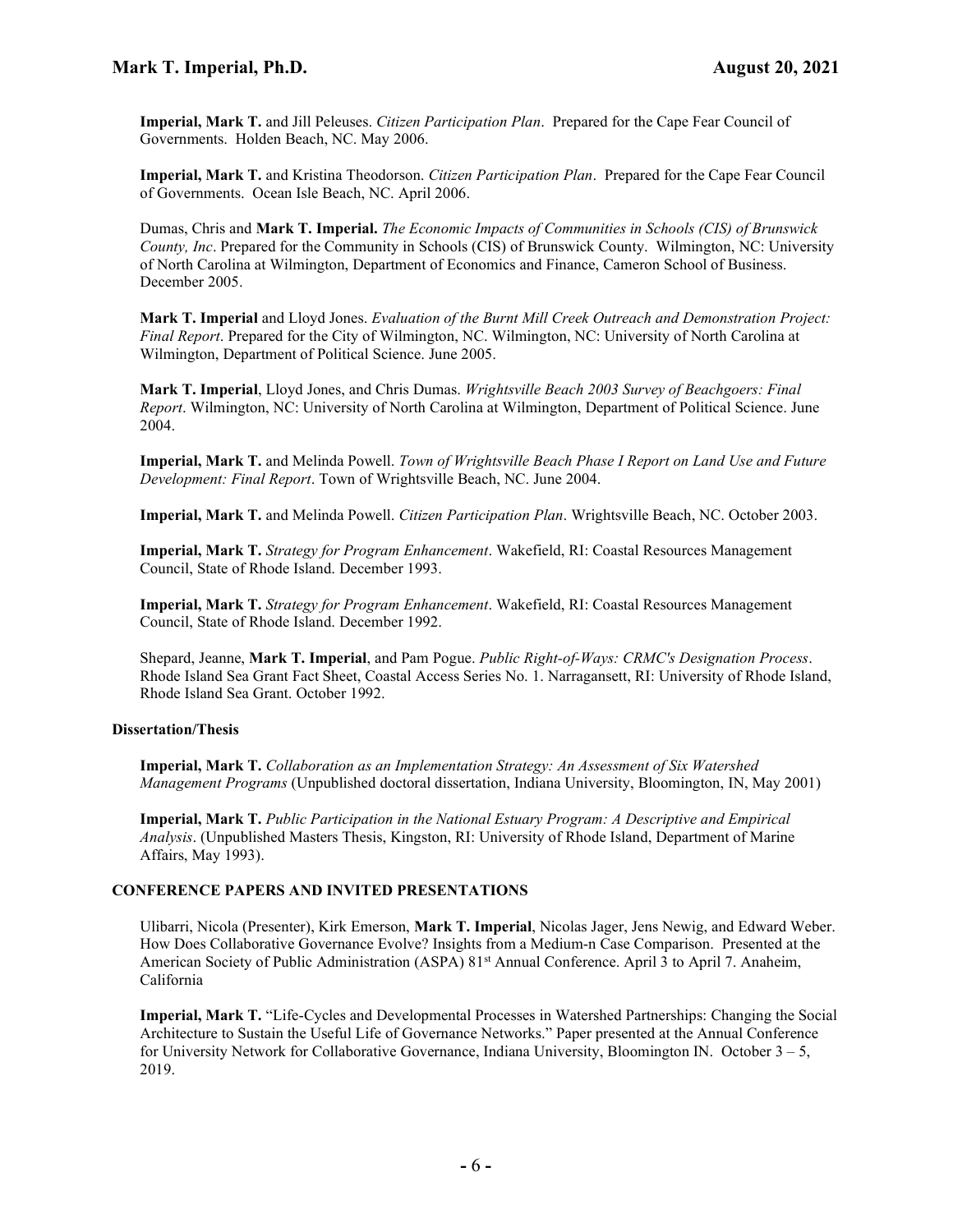Imperial, Mark T. "Life-Cycles and Developmental Processes in Watershed Partnerships: Sustaining the Useful Life of Governance Networks." Paper presented at the XVII Biennial International Association for the Study of the Commons (IASC) Conference in Lima Peru. July 1- 5, 2019.

Imperial, Mark T. "Developing the social architecture for effective network governance: Sustaining the healthy and useful life of watershed governance." Paper presented at the XVI Biennial International Association for the Study of the Commons (IASC) Conference in Utrecht, Netherlands on July 10 – 14, 2017.

Imperial, Mark T. "Developing the social architecture for network governance: Sustaining the healthy and useful life of watershed governance" Paper presented at the 38<sup>th</sup> Annual Association for Public Policy Analysis and Management (APPAM) Research Conference. November 7 – 9, 2016. Washington, DC.

Imperial, Mark T. "Sustaining the Useful Life of Network Governance: Life-Cycles and Developmental Challenges In Watershed Partnerships" Paper presented at the  $27<sup>th</sup>$  International Congress for Conservation Biology, August 2-6, 2015. Montpellier, France.

Imperial, Mark T. and Dru Harrison. "Lower Cape Fear Stewardship Development Program" Webinar delivered as part of the National Association of Conservation Districts (NACD) Urban and Community Conservation Webinar Series. January 16, 2014. Delivered live to about 100 registrants and archived for future viewing (Invited). https://www.nacdnet.org/general-resources/webinars/

Biddle, Jennifer and Mark T. Imperial. "Characteristics of Good Governance for Coastal Sustainability: A Case Study of Wilmington, NC." Paper presented at the 35<sup>th</sup> Annual Association for Public Policy Analysis and Management (APPAM) Research Conference. November 7 – 9, 2013. Washington, DC.

Imperial, Mark T. "Marketing Strategies for Small Programs" presentation at the 2013 National Association of Schools of Public Affairs and Education (NASPAA) Conference. October 10- 12, 2013. Washington, DC.

Imperial, Mark T. "Developing a Framework for Analyzing Partnerships for Integrated Water Resources Management (IWRM): An Institutional Analysis of Watershed Partnerships in the U.S." Paper presented at the conference Design and Dynamics of Institutions for Collective Action at Utrecht University, Netherlands. November 29 – December 1, 2012. (Invited)

Imperial, Mark T. "Measuring the effectiveness of partnerships for collaborative environmental management: Lessons from the analysis of the organizational life-cycles of four watershed partnerships" Paper presented at the 34th Annual Association for Public Policy Analysis and Management (APPAM) Research Conference. November 8 – 10, 2012. Baltimore, MD.

Imperial, Mark T. "Analyzing the Structure of Collaborative Partnerships for Environmental Management: Developing a Framework for Comparative Analysis" Presented at the Duke University Marine Lab. Beaufort, NC as part of its seminar series. September 19, 2012 (Invited).

Imperial, Mark T. "A Framework for Analyzing the Structure of Partnerships for Collaborative Environmental Management." Paper presented at the 33<sup>rd</sup> Annual Association for Public Policy Analysis and Management (APPAM) Research Conference. November 3 – 5, 2011. Washington, DC.

Imperial, Mark T. "Analyzing the structure of collaborative partnerships for environmental management: developing a framework for comparative analysis." Paper presented at the 2011 Southeastern Conference for Public Administration (SECoPA). September 21 - 24, 2011. New Orleans, LA.

Mark T. Imperial & Abigail York. "Analyzing Institutional Arrangements for Cooperative Management of Private Lands" at the 31<sup>st</sup> Annual Association for Public Policy Analysis and Management (APPAM) Research Conference. November  $5 - 7$ , 2009. Washington, DC.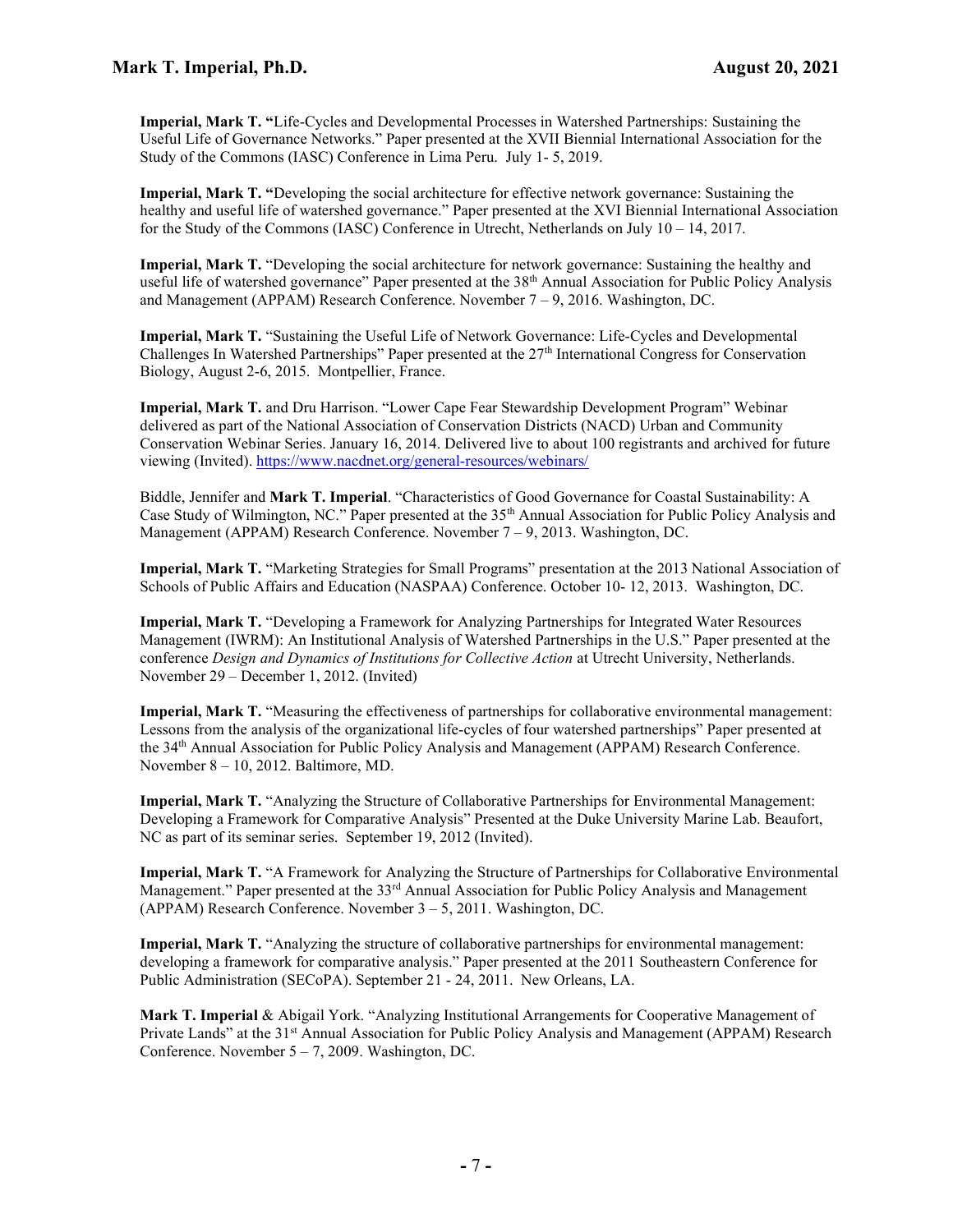Yandle, Tracy & Mark T. Imperial. "Using Property Rights to Better Understand the Institutional Arrangements for Fisheries Governance" at the 31<sup>st</sup> Annual Association for Public Policy Analysis and Management (APPAM) Research Conference. November 5 – 7, 2009. Washington, DC.

Imperial, Mark T. "Paradoxes, Possibilities, and the Obstacles to Integrated Water Resources Management: Lessons from the Institutional Rational Choice Literature" at the International Symposium on Society and Resource Management (ISSRM) July 5 – 8, 2009. Vienna, Austria (Invited Presentation and Panel Participant)

Imperial, Mark T. & Thomas Koontz. "Designing Resilient Watershed Partnerships: Structural Properties, Life-Cycles, and the Longevity of Watershed Partnerships." at the 2008 Southeastern Conference of Public Administration (SECoPA). Orlando, FL. September 24 – 27, 2008.

**Imperial, Mark T.** "Marine Affairs Education in the  $21<sup>st</sup>$  Century." at The Coastal Society's  $21<sup>tst</sup>$  Biennial Conference. Redondo Beach in Los Angeles, California. June 29 - July 2, 2008.

Imperial, Mark T. & Thomas Koontz. "Evolution of Collaborative Organizations for Watershed Governance: Structural Properties, Life-Cycles, and the Factors Contributing to the Longevity of Watershed Partnerships." Paper presented at the 29<sup>th</sup> Annual Association for Public Policy Analysis and Management (APPAM) Research Conference. November 8 – 10, 2007. Washington, DC.

Imperial, Mark T. "Measuring Environmental Performance to Encourage Collaboration: Lessons for Watershed Partnerships" Presented at Coastal Zone '07. July 22 – 26, 2007. Portland, Oregon.

Imperial, Mark T. "Ecosystem-Based Management: Opportunities and Challenges". Keynote Presentation at Change and Sustainability in the Baltic Sea Area. The Centre for Baltic and East European Studies (CBEES) Annual Conference. Södertörn University College, Sweden. November 20 – 21, 2006. (Invited Keynote Presentation)

Imperial, Mark T. "Testing an Innovative Environmental Education Program for Nonpoint Source Pollution: Results of a Quasi-Experimental Program Evaluation." Presented at 28th Annual Association for Public Policy Analysis and Management (APPAM) Research Conference. November 2 – 4, 2006. Madison, Wisconsin.

Imperial, Mark T. "Evaluating Environmental Education Programs in Watersheds: A Case Study of the Burnt Mill Creek Outreach & Demonstration Project." Presented at The Coastal Society's 20<sup>th</sup> Biannual Conference. St Pete Beach, Florida. May  $14 - 17$ , 2006.

Imperial, Mark T. "Strategies for Improving Coastal and Ocean Governance: Challenges and Opportunities" Presented at The Coastal Society's 20<sup>th</sup> Biannual Conference. St Pete Beach, Florida. May 14 – 17, 2006.

Imperial, Mark T. "Do Environmental Education Programs for Nonpoint Source Pollution Work? Results of a Quasi-Experimental Program Evaluation." Presented at the School of Environment and Natural Resources Spring 2006 Seminar Series. The Ohio State University, Columbus, Ohio. (Invited Presentation)

Imperial, Mark T., Lloyd Jones and Jennifer Butler. "An Evaluation of a Proximity-Based Approach to Environmental Education: The Section 319 Burnt Mill Creek Outreach & Demonstration Project" Paper presented at the 13<sup>th</sup> National Nonpoint Source Monitoring Workshop. September  $18 - 22$ , 2005. Raleigh, North Carolina.

Imperial, Mark T. "Complexity, Environmental Change, and the Design of Institutional Arrangements for Integrated Water Resource Management: Lessons from Watershed Governance in the United States." Paper presented at World Water Week in Stockholm, Sweden. August 21, 2005. (Invited Presentation)

Imperial, Mark T. "Intergovernmental Challenges of Watershed Management: Strategies for Improving Watershed Governance." Paper presented at Coastal Zone '05. July 17 – 21, 2005. New Orleans, LA.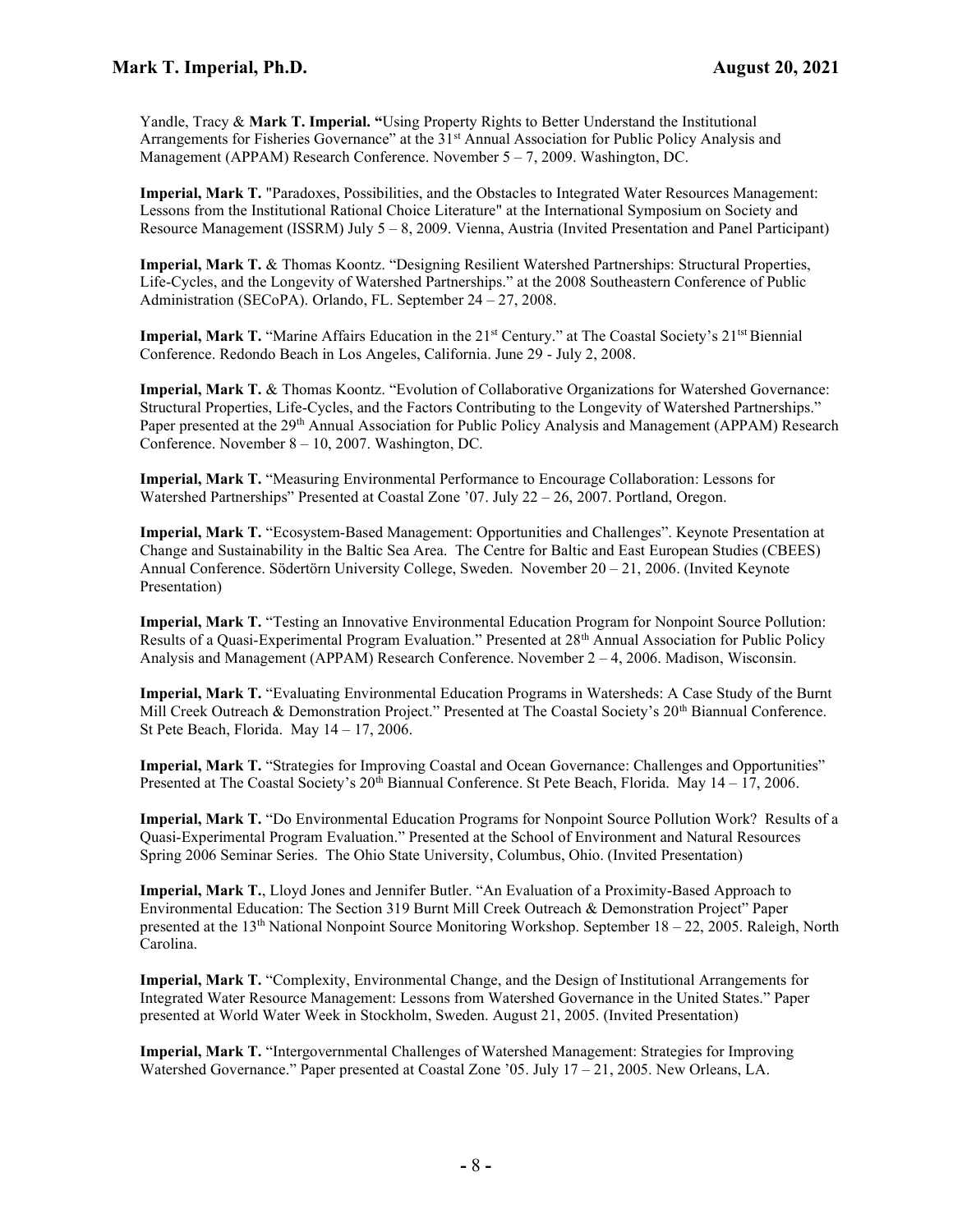Kauneckis, Derek and Mark T. Imperial. "An Institutional Analysis of Collaborative Watershed Management: The Lake Tahoe Case." Paper presented at Institutional Analysis for Environmental Decision Making: A Workshop. January 28 – 29, 2005. Fort Collins Science Center, U.S. Geological Survey. Fort Collins, CO.

Imperial, Mark T. "Using Performance Management Systems to Improve Collaborative Processes: Lessons from Three Watershed Management Programs." Paper presented at the 26<sup>th</sup> Annual Association for Public Policy Analysis and Management (APPAM) Research Conference. October 28 – 30, 2004. Atlanta, GA.

Imperial, Mark T. "Collaboration and Performance Management in Network Settings: Lessons from Three Watershed Management Programs." Paper presented at the 2004 Southeastern Conference of Public Administration (SECoPA). October 3 – 5, 2004. Charlotte, NC.

Imperial, Mark T. "Ecosystem Management and Intergovernmental Administration: Strategies for Improving Ecosystem Governance." Presented at The Coastal Society's  $19<sup>th</sup>$  Biennial Conference. May 23 – 26, 2004. Newport, RI.

Imperial, Mark T. and Chris Dumas. "Managing Public Beach Access: An Analysis of Beachgoers in Wrightsville Beach, North Carolina." Presented at The Coastal Society's 19<sup>th</sup> Biennial Conference. May 23 – 26, 2004. Newport, RI.

Imperial, Mark T. and Timothy Hennessey. "Implementing Effective Watershed Management Programs: Lessons from Six Watershed Management Programs" Presentation at Coastal Zone '03. July 13 - 17, 2003. Baltimore, MD.

Imperial, Mark T. "Implementing Ecosystem Management in the United States: Lessons from Watershed Management Programs." Invited presentation at a Workshop on the Ecosystem Approach in the Baltic Sea sponsored by the Sweden Ministry of Environment's Commission on the Marine Environment. April  $22 - 24$ , 2003. Vaxholm, Sweden. (Invited Presentation)

Imperial, Mark T. and Tracy Yandle. "Taking Institutions Seriously: Using the IAD Framework to Analyze Fisheries Policy." Paper presented at the spring meeting of the Southern Division of the American Fisheries Society. February 13 – 16, 2003. Wilmington, NC.

Imperial, Mark T. "Watershed Governance: Theory and Practice." Presented at Emory University's Environmental Studies Seminar Series. October 31, 2002. Atlanta, Georgia. (Invited Presentation)

Imperial, Mark T. and Timothy Hennessey. "Using Collaboration as an Implementation Strategy: Lessons Every Practitioner Should Know." Paper prepared for the 18<sup>th</sup> International Conference of The Coastal Society, May 19 – 22, 2002, Galveston, Texas.

Imperial, Mark T. "Collaboration as a Governance Strategy: Lessons from Six Watershed Management Programs." Paper presented at the American Society for Public Administration's (ASPA's)  $63<sup>rd</sup>$  National Conference. March  $23 - 26$ , 2002, Phoenix, Arizona. Note: 200 copies were distributed at a workshop by Rae Zimmerman entitled "Decision Making for Complex Projects" at the Annual American Planning Association Conference in Chicago, IL, April 15, 2002.

Imperial, Mark T. and Timothy Hennessey. "Improving Watershed Governance: Collaboration, Public Value, and Accountability." Paper presented at the 2000 Annual Meeting of the American Political Science Association (APSA). August 31 – September 3, 2000. Washington, DC.

Imperial, Mark T. and Timothy Hennessey. "Environmental Governance in Watersheds: The Value Added by Collaboration." Proceedings of The Coastal Society's 17<sup>th</sup> International Conference. July 9 – 12, 2000. Portland, OR.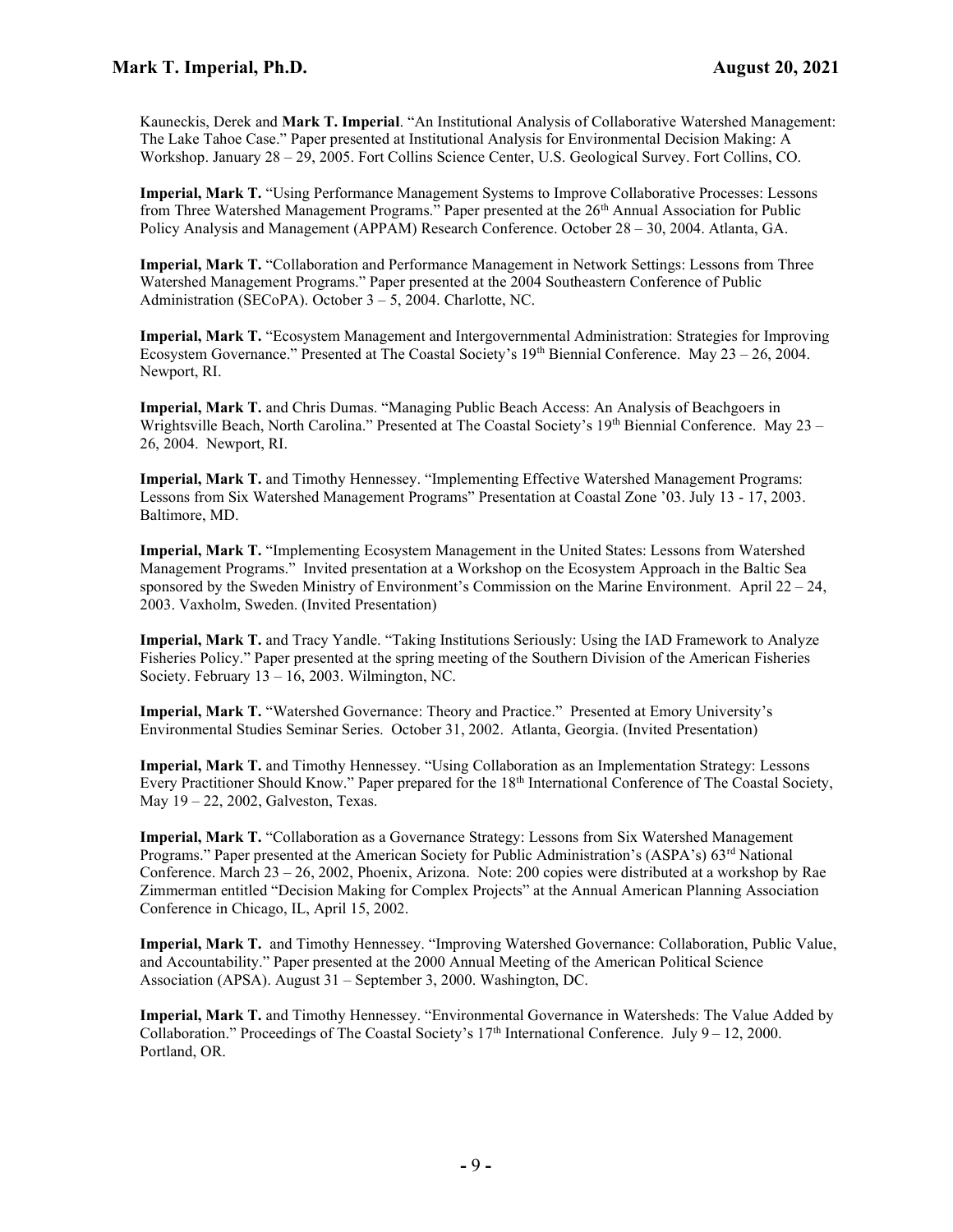Imperial, Mark T. and Timothy Hennessey. "Environmental Governance in Watersheds: The Role of Collaboration" Proceedings of the 8th Biennial Conference of the International Association for the Study of Common Property (IASCP). May 31 – June 4, 2000. Bloomington, IN.

Imperial, Mark T. and Timothy Hennessey. "Environmental Governance in Watersheds: Collaboration, Public Value, and Accountability." Paper presented at the 1999 Association for Public Policy Analysis and Management (APPAM) Twenty-First Annual Research Conference. November 4 – 6, 1999. Washington, DC.

Perry, James L. and Mark T. Imperial. "A Decade of Service-Related Research: A Map of the Field." Paper presented at the National Association of Schools of Public Affairs and Administration's 29<sup>th</sup> Annual Conference. October 14 – 16, 1999. Miami, FL.

Imperial, Mark T. and Timothy Hennessey. "The Institutional and Administrative Challenges of Watershed Management: Lessons Every Practitioner Should Know." Paper presented at the 1999 American Society of Public Administration (ASPA) Annual Research Conference. April 10 – 13, 1999. Orlando, Florida

Perry, James L., Mark T. Imperial, and Jonathan Matsey. Service-Related Research and Evaluation Studies 1990 – 1998: Results of a Preliminary Scan. Research report presented at the Grantmaker Forum on Community and National Service's First Annual Conference. November 5 – 6, 1998. New York, NY. (Invited Panel Presentation)

Imperial, Mark T. "Examining Institutional Arrangements for Fishery Management: Regulation, ITQs, and Community-Based Management." Paper presented at the 1998 Association for Public Policy Analysis and Management (APPAM) Twentieth Annual Research Conference. October 29 – 31, 1998. New York, NY.

Imperial, Mark T. "Intergovernmental Policy Implementation: Examining Interorganizational Networks and Measuring Network Performance." Paper presented at the 1998 Academy of Management Meeting. August 9 – 12, 1998. San Diego, California. (Refereed)

Imperial, Mark T. "Ecosystem-Based Management: The Importance of Intergovernmental Networks." Proceedings of The Coastal Society's 15 International Conference. July 12 – 15, 1998. Williamsburg, VA.

Imperial, Mark T. and Tracy Yandle. "Examining Institutional Arrangements for Fishery Management: Regulation, TAQs, and Community-Based Management." Proceedings of The Coastal Society's 15 International Conference. July 12 – 15, 1998. Williamsburg, VA.

Imperial, Mark T. "Developing Effective Institutional Arrangements for Ecosystem-Based Management: Lessons from the Rhode Island Salt Ponds SAM Plan." Coastal Zone '97: Proceedings of the Tenth Symposium on Coastal and Ocean Management. July  $19 - 25$ , 1997. Boston, Massachusetts.

Imperial, Mark T. and Timothy Hennessey. "An Institutional Perspective on Ecosystem-Based Management: Challenges, Constraints, and Opportunities." Coastal Zone '97: Proceedings of the Tenth Symposium on Coastal and Ocean Management. July 19 – 25, 1997. Boston, Massachusetts.

Imperial, Mark T. "Environmental Equity in Water Pollution Control: An Analysis of the Construction Grants Program" Proceedings of The Coastal Society's 15 International Conference. July 14 - 17, 1996. Seattle, Washington.

Imperial, Mark T. and Timothy M. Hennessey. "Section 6217 of the 1990 Coastal Zone Act Reauthorization Amendments: A Preliminary Evaluation." Coastal Zone '95: Proceedings of the Ninth Symposium on Coastal and Ocean Management. July 16-21, 1995. Tampa, Florida.

Imperial, Mark T. and Timothy Hennessey. "Managing Nonpoint Sources of Pollution: The Challenge of Developing a Coastal Nonpoint Pollution Control Program." Proceedings of The Coastal Society's 14th International Conference. April 17-20, 1994. Charleston, South Carolina.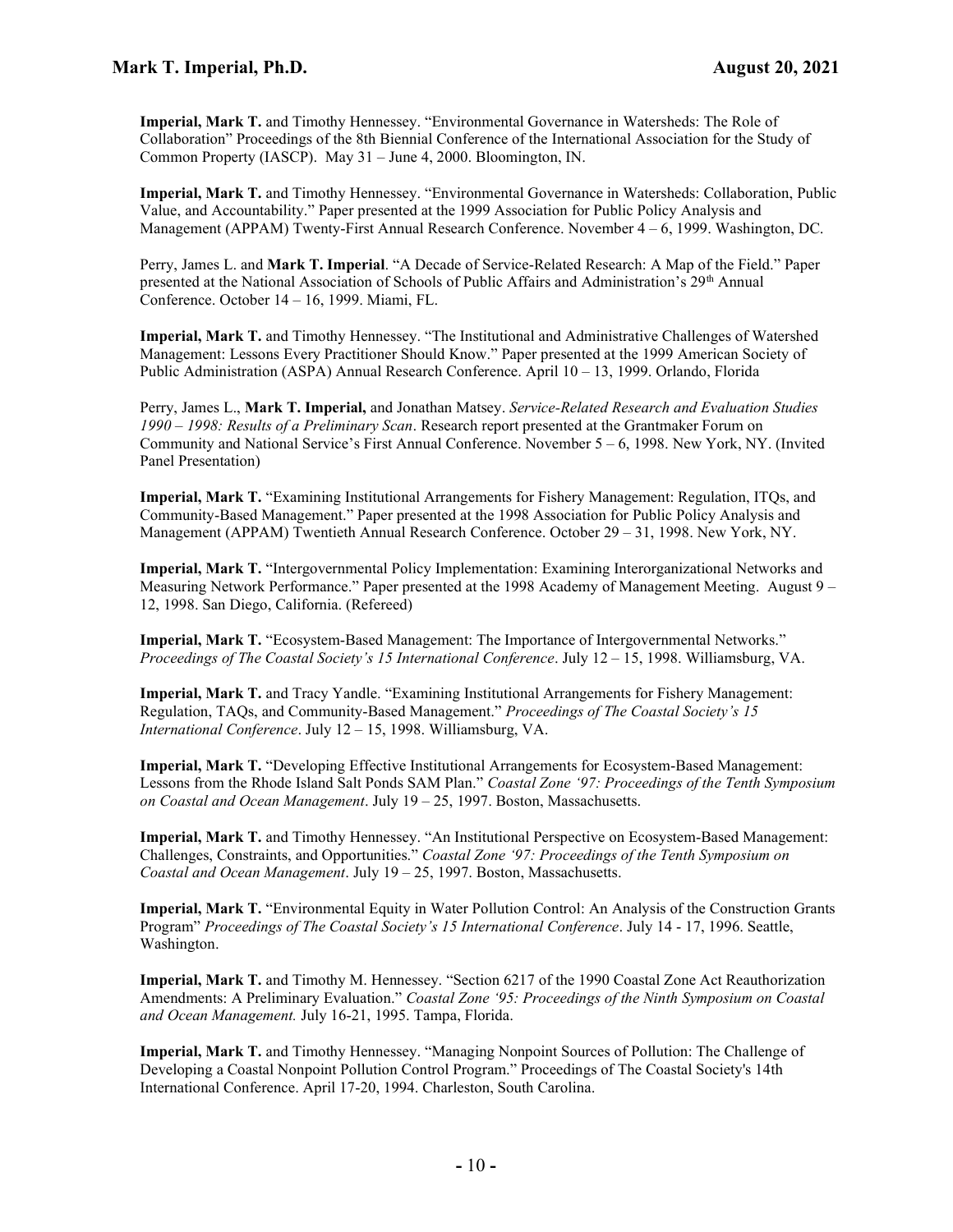Imperial, Mark T. and Timothy Hennessey. "Integration and Implementation: An Assessment of the Section 6217 of the 1990 Coastal Zone Act Reauthorization Amendments." In Biliana Cicin-Sain and Lori L. Denno (eds.) Moving Ahead on Ocean Governance, Ocean Governance Study Group (1994). (Newark, DE: Center for the Study of Marine Policy, College of Marine Studies, University of Delaware. April 1994)

Cogan, Jessica B. and Mark T. Imperial. "The Evolution of the Federal Consistency Provisions: The Controversy Continues." Coastal Zone '93: Proceedings of the Eighth Symposium on Coastal and Ocean Management. July 19-23, 1993. New Orleans, Louisiana.

Imperial, Mark T. Timothy Hennessey. "The National Estuary Program: A Preliminary Evaluation of the Management Conference Process." Coastal Zone '93: Proceedings of the Eighth Symposium on Coastal and Ocean Management. July 19-23, 1993. New Orleans, Louisiana.

Imperial, Mark T. and Virginia Lee. "Development and Implementation of the Rhode Island Salt Ponds Special Area Management Plan." Presentation at the Special Area Management Planning Workshop sponsored by the New England, New York, and New Jersey Coastal Management Programs. Newport, Rhode Island. October 18-19, 1993. Invited Presentation. (Invited Presentation and Moderator of the two-day workshop)

Imperial, Mark T. "Managing Nonpoint Sources of Pollution in the Coastal Zone: State Implementation of Section 6217 of the 1990 Coastal Zone Act Reauthorization Amendments." Presentation at the 1993 New England Leadership Meeting of the National Association of Conservation Districts. March 11-12, 1993. Portsmouth, New Hampshire. (Invited Presentation)

Imperial, Mark T. "Coastal Zone Management Programs and Nonpoint Source Pollution Control: The Coastal Resources Management Council Example." Presentation at the 1992 New England Leadership Meeting of the National Association of Conservation Districts. March 12-13, 1992. Portsmouth, New Hampshire. (Invited Presentation).

Imperial, Mark T. and Timothy Hennessey. "An Evolutionary Perspective on the Management of Estuaries in the United States: Lessons Learned." Paper presented at the Coastal and Estuary Management Workshop. November 7-8, 1991. Seattle, Washington. (Invited Presentation).

Imperial, Mark T., Donald Robadue, Jr. and Timothy Hennessey. "Approaches to Environmental Management Planning: The CZMA and the National Estuary Program." Coastal Zone '91: Proceedings of the Seventh Symposium on Coastal and Ocean Management. July 8-12, 1991. Long Beach, California.

Anderson, Eric T. and Mark T. Imperial. "Overcapacity in Port Container Terminals: Planning Techniques and Policy Implications For Port Managers and Public Officials." Proceedings of the Second International Symposium on Coastal Ocean Space Utilization. April 2-4, 1991. Long Beach, California.

Imperial, Mark T., Timothy Hennessey, and Donald Robadue, Jr. "The National Estuary Program: An Innovative Federal-State Approach to the Design of Estuary Governance Policies." Our Coastal Experience: Assessing the Past, Confronting the Future. The Proceedings of the Coastal Society Twelfth International Conference. October 21-24, 1990. San Antonio, Texas.

# INVITED WORKSHOP PARTICIPATION

Network Governance and Large-Scale Resource Management Workshop Series. Sponsored by the National Socio-Environmental Synthesis Center (SESYNC), University of Maryland. Annapolis, Maryland. The first product of the series of workshops is an edited special issue of *Frontiers in Ecology and Environment* consisting of a series of collaborative articles by the workshop participants.

February 19 – 20, 2014, October 29-30, 2013, April 16 – 17, 2013.

Change and Sustainability in the Baltic Sea Area. The Centre for Baltic and East European Studies (CBEES) Annual Conference. Södertörn University College, Sweden.

November 20 – 21, 2006.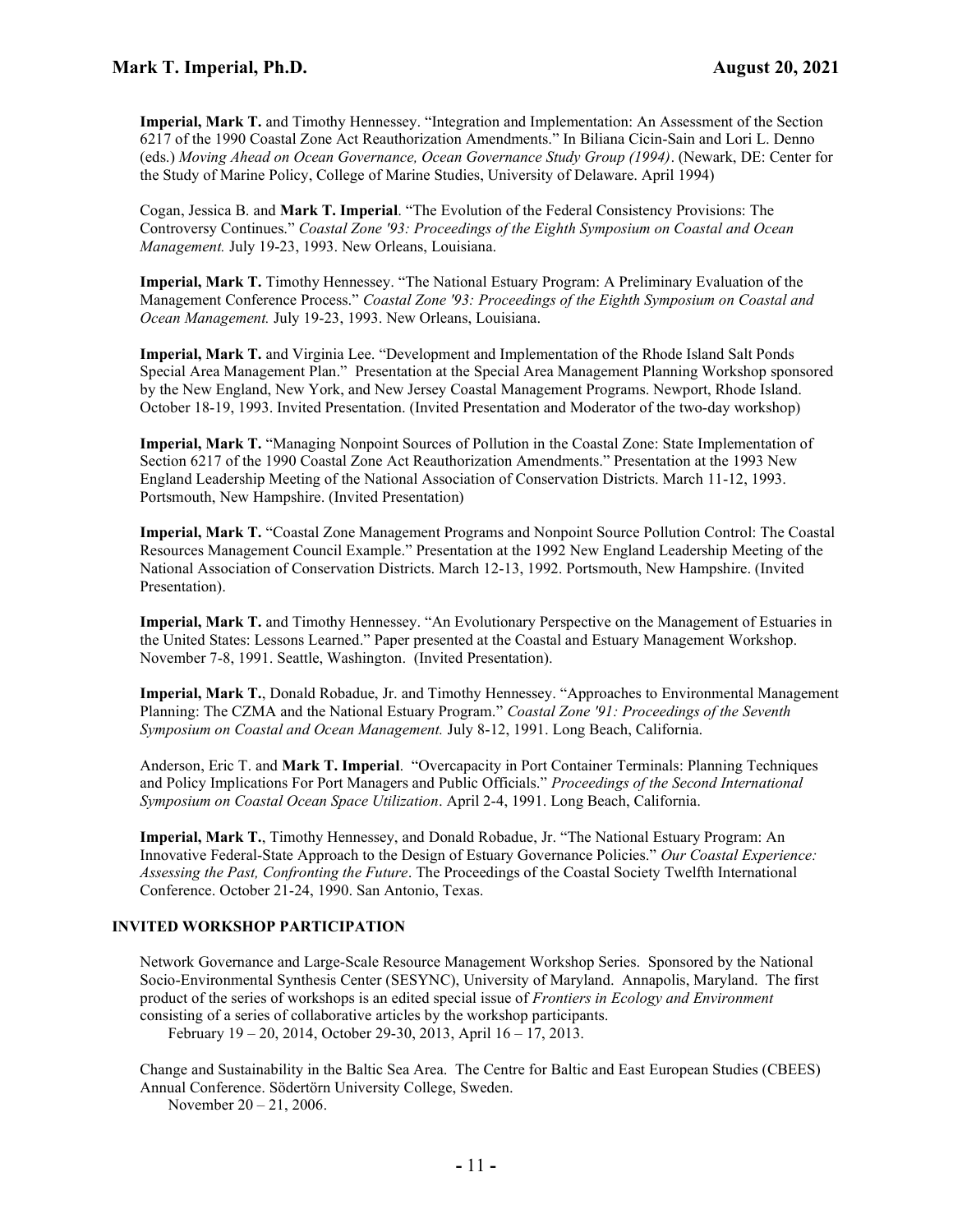Institutional Analysis for Environmental Decision Making: A Workshop. Fort Collins Science Center, U.S. Geological Survey. Fort Collins, CO.

January 28 – 29, 2005.

Workshop on the Ecosystem Approach in the Baltic Sea sponsored by the Sweden Ministry of Environment's Commission on the Marine Environment. Vaxholm, Sweden. April 22 – 24, 2003.

Madison Watershed Workshop. Madison, Wisconsin. July  $20 - 21$ ,  $2000$ .

Moving Ahead on Ocean Governance, Ocean Governance Study Group. Center for the Study of Marine Policy, College of Marine Studies, University of Delaware. Lewes, DE. April 1994.

Special Area Management Planning Workshop sponsored by the New England, New York, and New Jersey Coastal Management Programs. Newport, Rhode Island. October 18-19, 1993.

Coastal and Estuary Management Workshop. Seattle, Washington. November 7-8, 1991.

## CONTRIBUTOR TO REPORTS

Born, Stephen and Kenneth D. Genskow. Toward Understanding New Watershed Initiatives: A Report from the Madison Watershed Workshop. July  $20 - 21$ , 2000. Madison, Wisconsin.

Grantmaker Forum on Community & National Service. The State of Service-Related Research: Opportunities to Build a Field. Berkeley, CA: Grantmaker Forum on Community & National Service. May 2000.

Coastal Resources Center. Trainer's Guide: The Summer Institute in Coastal Management. Participant Coursebook Volume II. Rachel Calabro, Marc DeMoranville, Brian Crawford (eds.). International Coastal Resource Management Project. University of Rhode Island Coastal Resources Center in Cooperation with U.S. Agency for International Development. Kingston, RI: Coastal Resources Center. 1994.

## VISITING SCHOLARS

Min REN, Associate Professor; Director of Master of Public Administration Program. Department of Public Management, Guizhou University. Guiyang. P.R. China. February 2012 to February 2013

HU Yi, Associate Professor of Department of Management, Fujian Provincial Party School. Fuzhou, Fujian. P.R. China.

July 2010 – June 2011

#### EDITORIAL

(ed.) Coastal Features. 2 (no. 2, Spring 1994). Wakefield, RI: Coastal Resources Management Council, State of Rhode Island.

(ed.) Coastal Features. 1 (no. 1, Winter 1993). Wakefield, RI: Coastal Resources Management Council, State of Rhode Island.

(ed.) Coastal Features. 1 (no. 2, Spring 1993). Wakefield, RI: Coastal Resources Management Council, State of Rhode Island.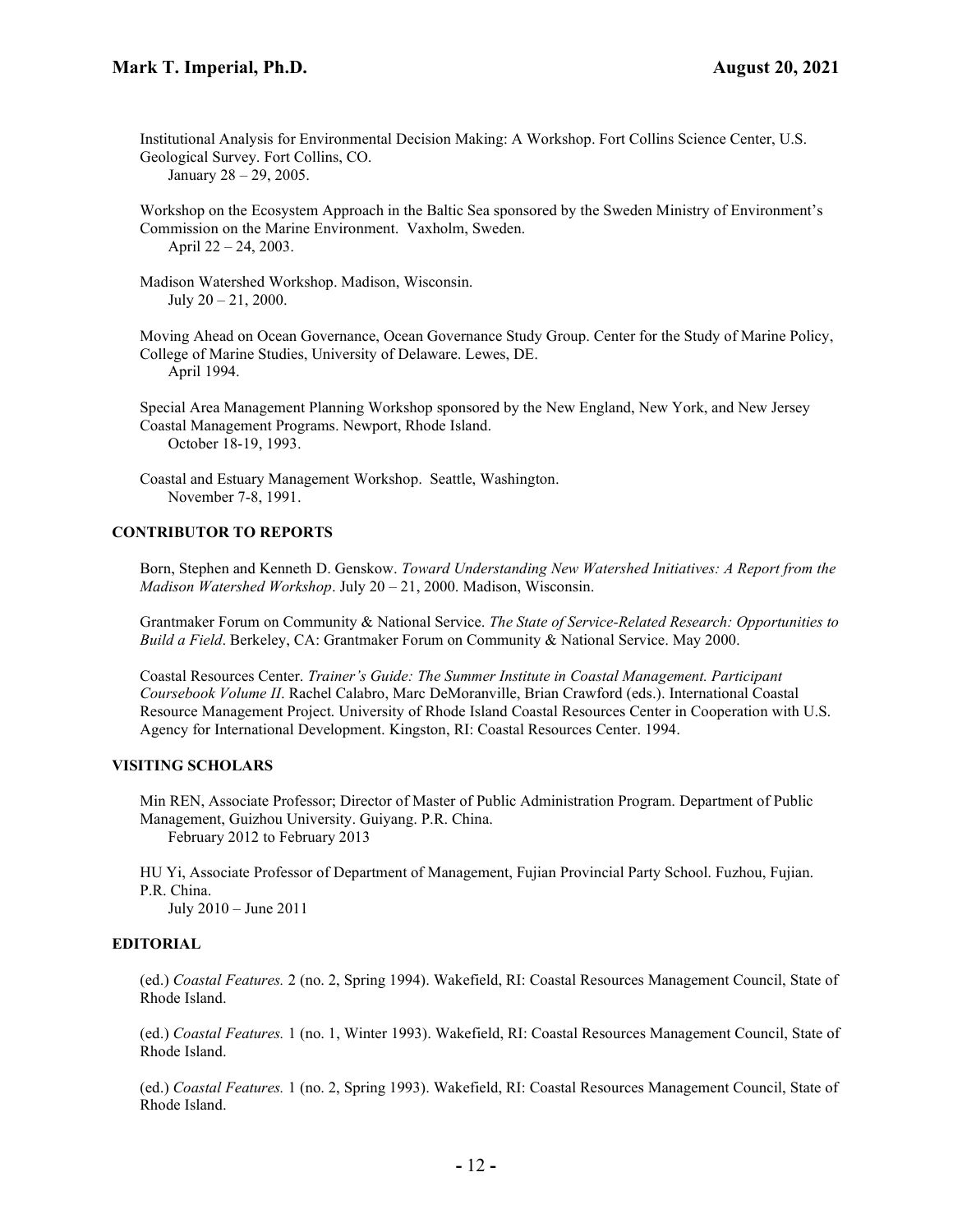(Asst. ed.) Coastal Features. 2 (no. 2, Spring 1994). Wakefield, RI: Coastal Resources Management Council, State of Rhode Island.

(Asst. ed.) Coastal Features. 2 (no. 1, Winter 1994). Wakefield, RI: Coastal Resources Management Council, State of Rhode Island.

(Asst. ed.) Coastal Features. 1 (no. 3, Summer 1993). Wakefield, RI: Coastal Resources Management Council, State of Rhode Island.

## HONORS/AWARDS

2013 Exemplary Post-Tenure Review, Awarded by the Dean of the College of Arts and Sciences. Spring 2013.

2011 Distinguished Departmental Service Award. Awarded in recognition of distinguished service as the MPA Director, MPA Internship Coordinator, and member of the UNCW 9/11 Decennial Anniversary Committee

2009 Distinguished Departmental Service Award. Awarded in recognition of distinguished service on the annual review committee for the Department of Public and International Affairs.

2005 Distinguished Departmental Service Award. Awarded in recognition of distinguished service to the Department of Political Science.

Director's Award, 2003 University of North Carolina at Wilmington Web Page Contest, Center of Teaching Excellence.

Chair's Distinguished Teaching Service Award. Awarded at the Political Science Department's Award ceremony in Spring 2002.

Advanced Graduate Student Travel Grant Award, American Political Science Association (APSA). Awarded August 2000 to attend and present a paper at the 2000 Annual APSA Meeting.

Teaching Excellence Recognition Award, School of Public and Environmental Affairs, Indiana University. Awarded April 2000 in recognition of teaching excellence.

Thomas Bigford Award for best student presentation for the paper "Environmental Equity in Water Pollution Control: An Analysis of the Clean Water Act Construction Grants Program" at The Coastal Society's 15 International Conference. Seattle, Washington. July 14 - 17, 1996.

# REVIEWER:

#### Member of the Editorial Board

■ *Environmental Management*: Term: January 2004 to Present

#### Peer Reviewed Journals:

- $Ambio$
- American Journal of Political Science
- Coastal Management
- Environmental Management
- **Ecological Economics**
- Ecology & Society
- **Environmental Planning and Management**
- Environmental Policy and Governance
- Environmental Politics
- International Food & Agriculture Management Review
- International Journal of the Commons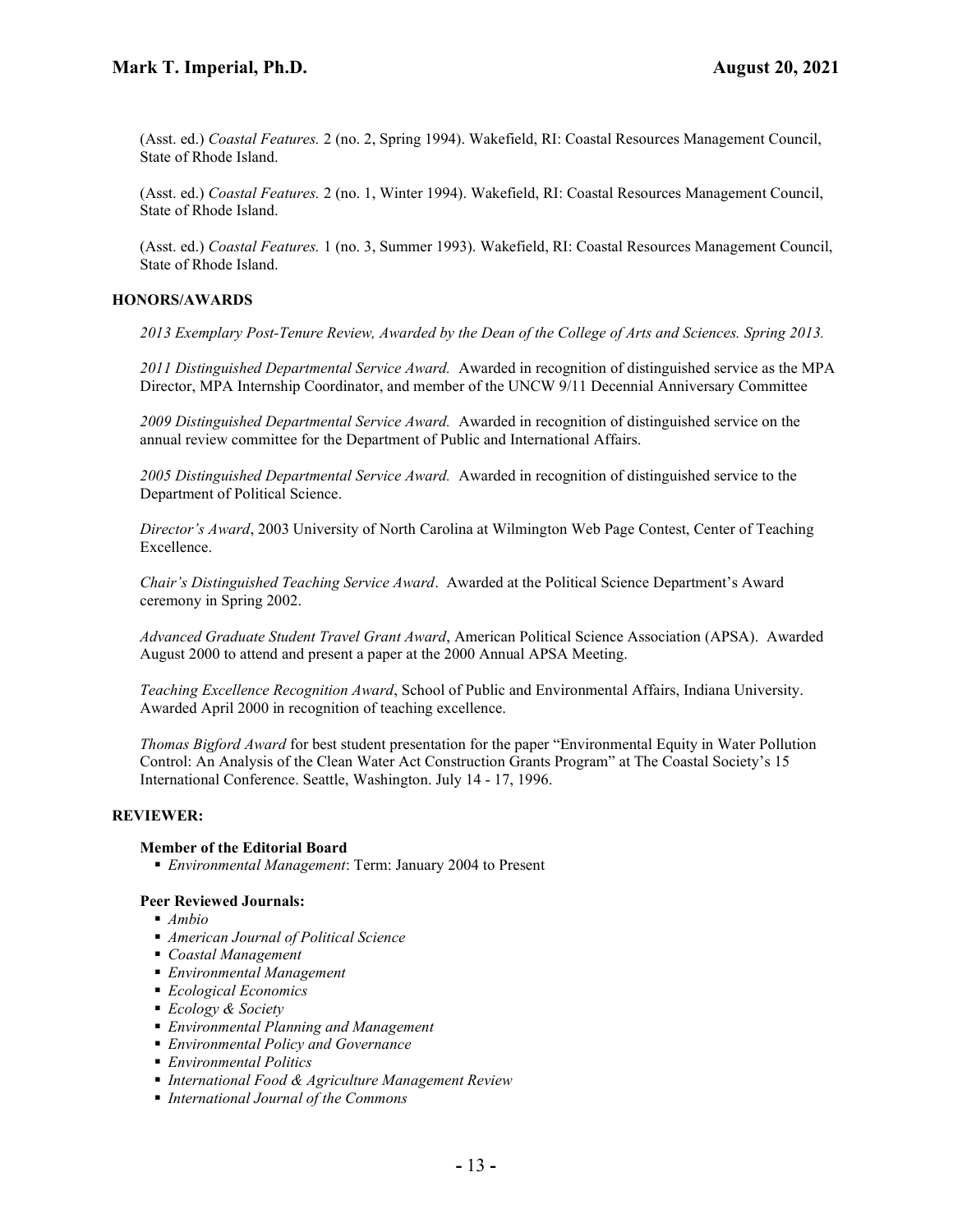- **International Journal of Water Governance**
- International Review of Administrative Sciences
- **Journal of Water Resources Planning and Management**
- *Land Use Policy*
- Society & Natural Resources
- Public Works Management and Policy Journal
- **Policy Studies Journal**
- Policy Sciences
- Policy and Society
- Public Administration
- Public Administration Review (PAR)
- Public Administration Quarterly
- Journal of Public Administration Research & Theory (JPART)
- Nonprofit Policy Forum
- Review of Policy Research
- The Annals of Regional Science

# Conference Papers:

Academy of Management

# Publishers (Book Proposals, Textbook Reviews):

- Routledge
- **SAGE Publications**
- W. W. Norton Publishers
- Thomson Wadsworth Publishing
- Congressional Quarterly Press
- Island Press
- **International Thompson Publishers**

# Book Chapters

- Reviewed a chapter in *Complexity Theory for a Sustainable Future* published by Resilience Alliance at Stockholm University, Sweden
- Reviewed a chapter for Handbook of Decision Making published by Marcel Dekker

# Ph.D. External Examiner

- **Duke University**
- University of Hawaii-Manoa
- University of Wollongong. New South Wales, Australia
- The University of New South Wales. Sydney, Australia

# Grant Proposals

- National Science Foundation (NSF)
- National Estuarine Research Reserve System Collaborative Science Program
- NOAA's Office of Global Programs

# Government Reports:

- **U.S. Environmental Protection Agency**
- U.S. Geological Survey, Policy Analysis and Science Assistance Program, Fort Collins, CO

# RESEARCH EXPERIENCE:

Co-Principal Investigator. Department of Environmental Quality, Division of Coastal Management. (With Kirsten Kinzer)

July 2017 to June 2018

Project Description: The project involves developing a guidance manual for local governments to help them develop and amend their Coastal Area Management Act (CAMA) Land Use Plans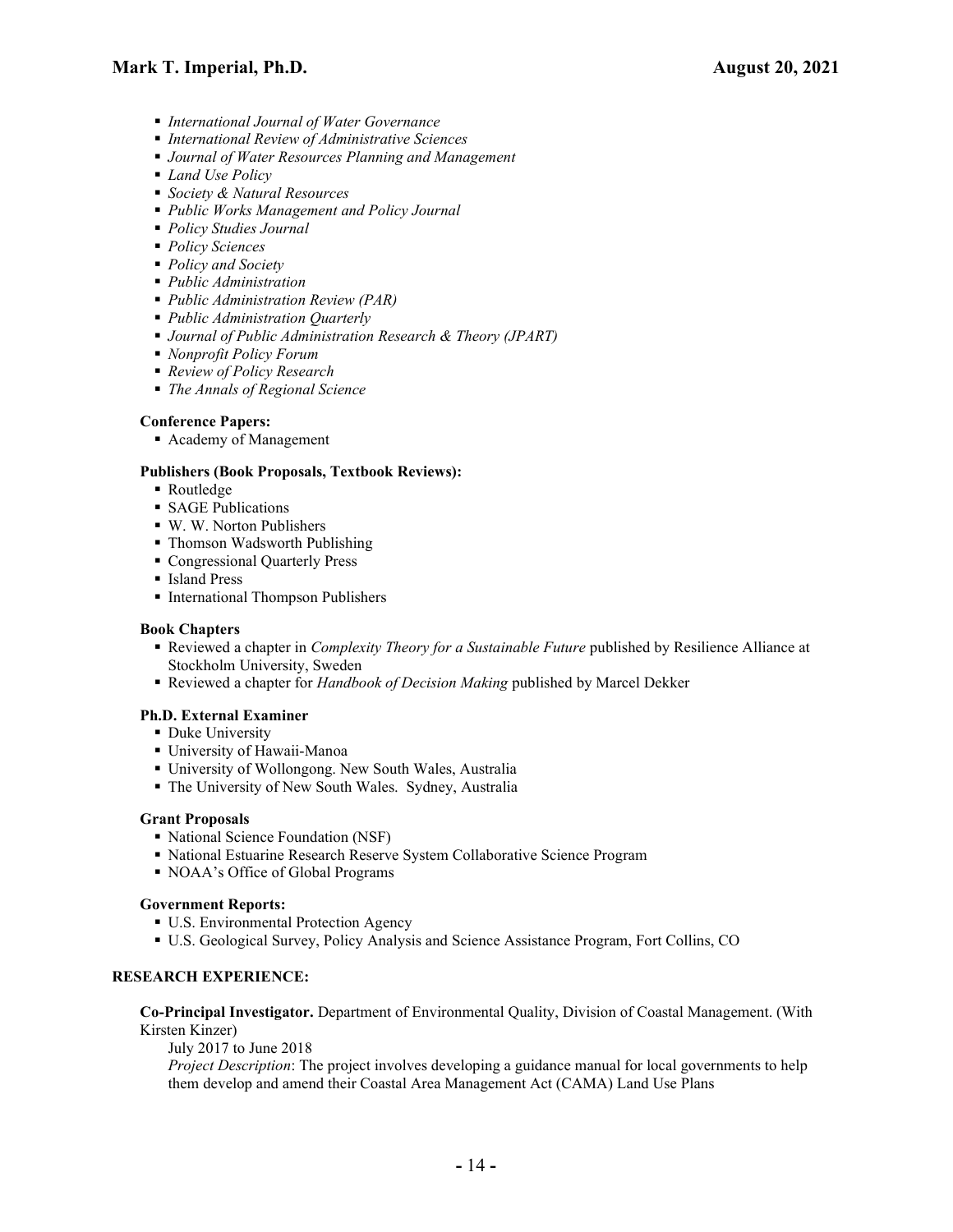Principal Investigator: Town of St. James Community Center Survey. St. James, NC. January 2008 to July 2008

Project Description: The project surveyed all property owners and their spouses to gauge public opinion about building a community center on land owned by the Town.

Co-Principal Investigator: An Assessment of Public Awareness of Rip Currents in New Hanover County, NC. (With Jim Herstine, Doug Gamble, Chris Dumas, and Steven Meinhold).

August 2006 to September 2006

Project Description: The project involved collecting and analyzing data on the public's awareness and understanding of rip currents in New Hanover County, NC.

Principal Investigator: Developing a Water Use and Harbor Management Plan for Carolina Beach, NC. November 2005 – May 2007

Project Description: The project involved collecting and analyzing data, holding public meetings, and developing a water use and harbor management plan for the Carolina Beach, NC. This is the first local harbor management plan in North Carolina

Co-Principal Investigator: The Economic Impacts of the Brunswick County, NC Community in Schools (CIS) Program. (With Chris Dumas)

May 2005 – August 2005

Project Description: The project involved collecting quantitative and qualitative data to understand and assess the economic impacts of the Community in Schools Program (CIS) in Brunswick County, NC.

Co-Principal Investigator: Burnt Mill Creek Outreach and Demonstration Project. (With Lloyd Jones). September 2002 to August 2005.

Project Description: Telephone surveys will be used to evaluate the City of Wilmington's Burnt Mill Creek Outreach and Demonstration Project, which is funded pursuant to a Section 319 Nonpoint Source Program grant from the North Carolina Department of Environment and Natural Resources and the Environmental Protection Agency.

Responsibilities include:

- Providing technical support to the City of Wilmington in the development of the research design
- Assisting in the development of the survey instruments
- Supervising the administration of six telephone surveys
- Analyzing the survey data and developing a final report

Project Director and Co-Principal Investigator: Beach Survey for the Town of Wrightsville Beach (with Chris Dumas, Lloyd Jones, Jim Herstine, Steven Meinhold, Pete Schuhmann, John Whitehead)

June 1, 2003 – January 31, 2004.

Project Description: Surveyed beachgoers on a weekday and weekend to gather information on beach use, behavior, and perceptions of town services. Prepared report describing the research design and summarizing the data.

Principle Investigator: Using Performance Measures to Improve Collaborative Processes: Lessons from Three Watershed Management Programs.

March 2003 to December 2003

Project Description: The objective of the project is to produce a research report examining how performance measures influence collaborative processes in watershed management programs.

Project Director. Environmental Governance in Watersheds. Independent subcontractor to the National Academy of Public Administration on their Learning from Innovations in Environmental Protection Project.

February 1999 to September 2000

Project Description: One of 17 research teams selected to examining innovations in environmental protection. This project examined the development and implementation of six watershed management programs for the: Delaware Inland Bays (DE), Lake Tahoe (CA, NV), Narragansett Bay (RI, MA), Salt Ponds (RI), Tampa Bay (FL), and Tillamook Bay (OR). Data was collected primarily from field interviews and archival records. The analysis of the case studies relied on evaluative criteria supplied by the Academy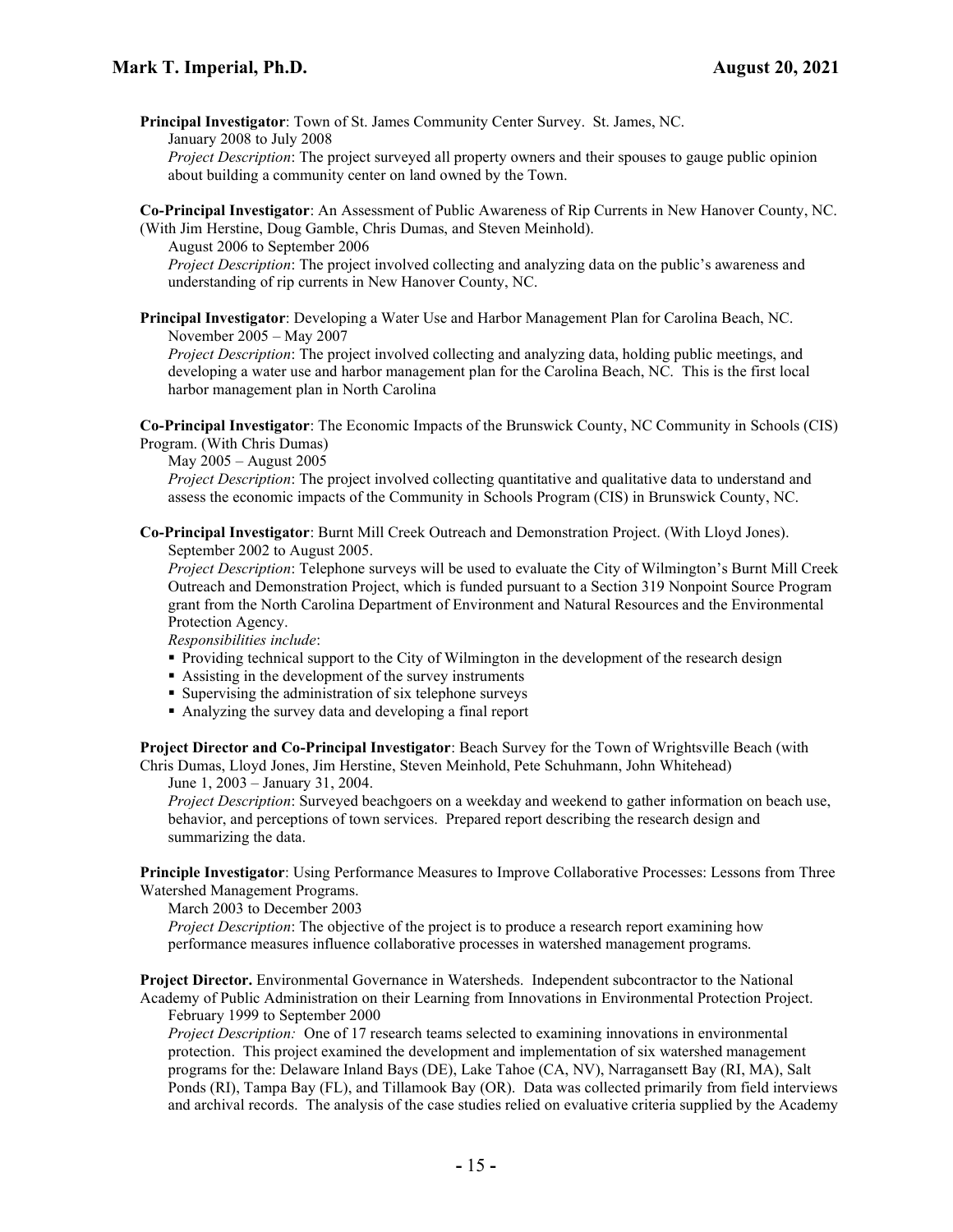as well as derived from the literature. The project will result in a final report entitled *Environmental* Governance in Watersheds: The Importance of Collaboration to Institutional Performance that includes six detailed case studies, a main report consisting of the comparative cross-case analysis, and various appendices and supporting materials.

Responsibilities included:

- Developed the research protocol and supervised data collection and analysis
- Prepared some case studies and assisted in the preparation of the others
- Developed the cross-case analysis and co-authored the main report.
- Supervised a staff of four graduate research assistants
- Administered all aspects of the contract.

Research Associate. Institute for the Study of Government and the Nonprofit Sector. School of Public and Environmental Affairs. Indiana University, Bloomington, IN 47405.

July 1998 – May 2000

Project Description: The project, funded by the Grantmaker Forum Research Task Force, is designed to develop a database of previous research on service learning and volunteer public service programs in the United States. This research will then be examined in an attempt to better understand what is known and not known about the implementation of these programs.

Responsibilities include:

- Developed a ProCite database containing previous research on service learning and volunteer public service programs in the United States;
- Supervised the daily work of the graduate assistants on the project;
- Made several presentations on the results of research to the Grantmaker Forum Research Task Force
- Participated in the development of three reports for Grantmaker Forum, and other peer-reviewed and edited manuscripts for publication and presentation at appropriate conference forums based on this research.

Graduate Research Assistant. Coastal Resources Center, University of Rhode Island Graduate School of Oceanography. Narragansett, Rhode Island 02882.

December 1989 – November 1991

Project Description: Worked on part of a five-year comparative estuaries project funded by Sea Grant. It focused on the examining the long-term management of five estuaries in the United States in order to better understand the governance of the estuarine systems and the outcomes of the management programs. Responsibilities included:

- Researched water quality and coastal management programs including those developed under the provisions of the Clean Water and Coastal Zone Management Acts as well as the Great Lakes and the Chesapeake Bay Programs;
- Developed peer-reviewed and edited manuscripts for publication and presentation at appropriate conference forums.

#### GRANTS

Imperial, Mark T. and Kirsten Kinzer. Land Use Planning Technical Guide. Grant awarded by the North Carolina Department of Environmental Quality (DEQ), Division of Coastal Management. July 2017. \$50,000.

Imperial, Mark T. International Travel Grant. UNCW's Office of International Programs. 2017. \$1,000.

Robadue, Donald D., Jr., Mark T. Imperial, Timothy Hennessey, Julie Wyman, Susan Farady, and Mark Amaral. Retrospective Governance Analysis for Narragansett Bay Watershed and Airshed. Grant awarded by the Atlantic Ecology Division (AED), Office of Research Development, United States Environmental Protection Agency (EPA) to the Lighthouse Consulting Group. August 2013. \$100,000 (Approximate). EPA Subsequently awarded a contract extension to further develop this project.

Imperial, Mark T. International Travel Grant. UNCW's Office of International Programs. 2015. \$1,000.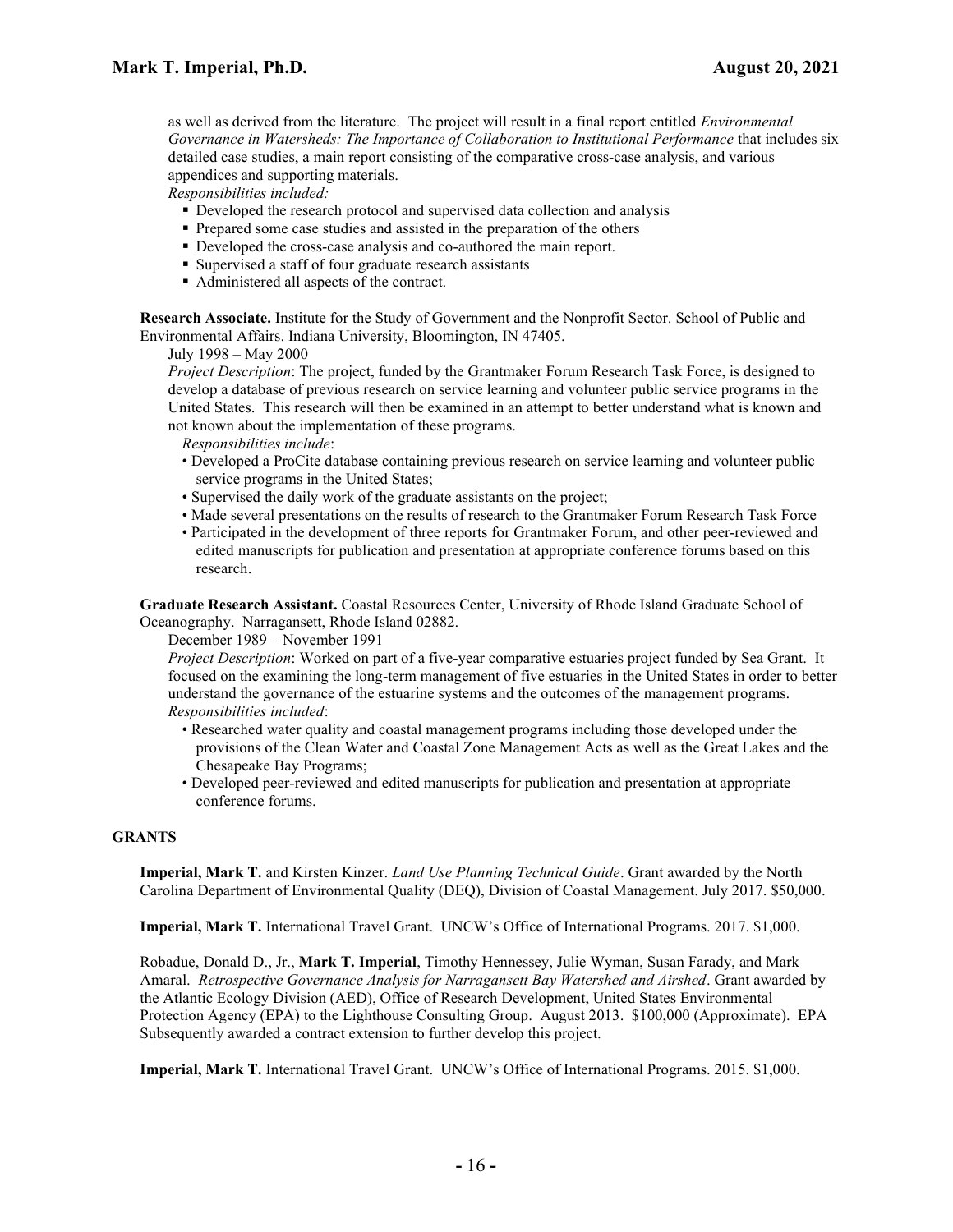Imperial, Mark T. Online Course Development Contract. E-Learning, Office of Academic Affairs. Summer 2013. \$5,000

Imperial, Mark T. International Travel Grant. UNCW's Office of International Programs. December 18, 2012. \$1,000.

Imperial, Mark T. Town of St. James Community Center Survey. Awarded by the Town of St. James, NC. \$17,266

Jim Herstine, Doug Gamble, Chris Dumas, Mark T. Imperial, and Steven Meinhold. An assessment of Public Awareness of Rip Currents in New Hanover County, NC. Mini-grant awarded by NC Sea Grant. \$3,982

Imperial, Mark T. Developing a Water Use and Harbor Management Plan for Carolina Beach, NC. Grant Awarded by the Town of Carolina Beach, NC. \$19,789

Dumas, Chris and Mark T. Imperial. The Economic Impacts of the Brunswick County, NC Community in Schools (CIS) Program. Grant Awarded by the CIS Program. \$6,497.

Imperial, Mark T. Student Assistance Award. Competitive grant from the University of North Carolina at Wilmington's Center for Teaching Excellence to support a graduate student assistant for course development. \$700.

Imperial, Mark T., Lloyd Jones, Steven Meinhold, Chris Dumas, Pete Schuhmann, John Whitehead, and Jim Herstine. Beach Survey for the Town of Wrightsville Beach. Grant from the Town of Wrightsville Beach to survey beachgoers. \$10,000.

Imperial, Mark T. Using Performance Measures to Improve Collaborative Processes: Lessons from Three Watershed Management Programs. Grant awarded by IBM Center for The Business of Government. \$15,000.

Jones, Lloyd and Mark T. Imperial. Burnt Mill Creek Outreach and Demonstration Project. Grant awarded by the City of Wilmington, NC. \$23,560.

Imperial, Mark T. Summer Research Initiative. Competitive Grant for faculty at the University of North Carolina at Wilmington to support an intensive summer research initiative. \$3,000.

Imperial, Mark T. and Timothy Hennessey. Environmental Governance in Watersheds. Grant awarded by the National Academy of Public Administration as part of their Learning from Innovations in Environmental Protection Project. \$108,000.

Authored two successful proposals to work as a subcontractor for the University of Rhode Island Coastal Resources Center on projects funded by the United States Environmental Protection Agency (EPA) and the United States Agency for International Development (AID).

Authored many successful grant proposals for federal and state funding while working as a Marine Resource Specialist for the Rhode Island Coastal Resources Management Council.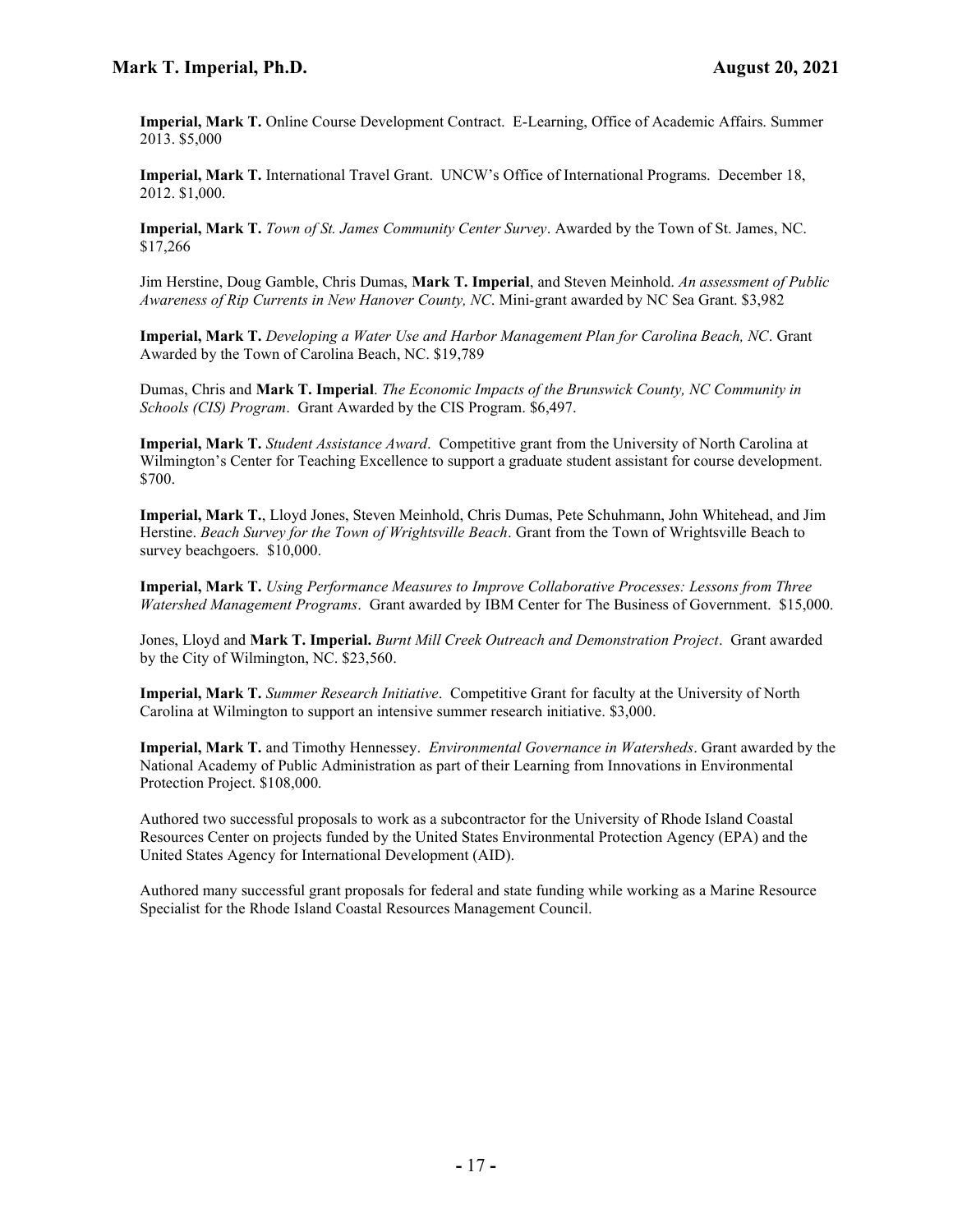# IV. TEACHING

Professor. Department of Public & International Affairs, University of North Carolina at Wilmington, 601 South College Road, Wilmington, North Carolina 28403-3297

August 2020 – Present.

Undergraduate:

PLS 308 Public Administration

PLS 304 Introduction to Public Policy Analysis

PLS 209 Environmental Politics

Graduate:

MPA 500 Managing Public and Nonprofit Organizations (face-to-face and online) MPA 502 Public Human Resources Administration MPA 505 Policy Analysis (formerly Applied Policy Analysis and Cost-Benefit Analysis) MPA 506 Program Evaluation (face-to-face and online) MPA 516 Leadership & Organizational Culture MPA 517 Strategic Planning and Management MPA 595 Capstone Seminar in Public Administration MPA 540 Environmental Policy and Management MPA 543 Environmental Policy Analysis MPA 521 Foundations of Coastal and Environmental Management MPA 522 Field Seminar in Coastal Management MPA 525 Managing Coastal Ecosystems MPA 592 Energy Policy MCOP 521 Institutions & the Environment MCOP 593 Seminar in Coastal and Ocean Policy MCOP 595 Capstone Seminar SWK 514 Social Policy and Social Service Organizations

Note: MPA course designation replaced PLS in 2019 for graduate courses.

Associate Professor Department of Public & International Affairs, University of North Carolina at Wilmington, 601 South College Road, Wilmington, North Carolina 28403-3297

August 2007 – July 2020.

Assistant Professor Department of Political Science, University of North Carolina at Wilmington, 601 South College Road, Wilmington, North Carolina 28403-3297 June 2001 – July 2007.

Associate Instructor. School of Public and Environmental Affairs, Indiana University, Bloomington, Indiana. 47405.

September 1995 – Spring 2001.

Undergraduate: Introduction to Public Management, Managing Behavior in Public Organizations, Environment and People, and Watershed Planning and Management

Teaching Assistant. School of Public and Environmental Affairs, Indiana University, Bloomington, Indiana. 47405. September 1994 – May 1995

Undergraduate: Introduction to Public Affairs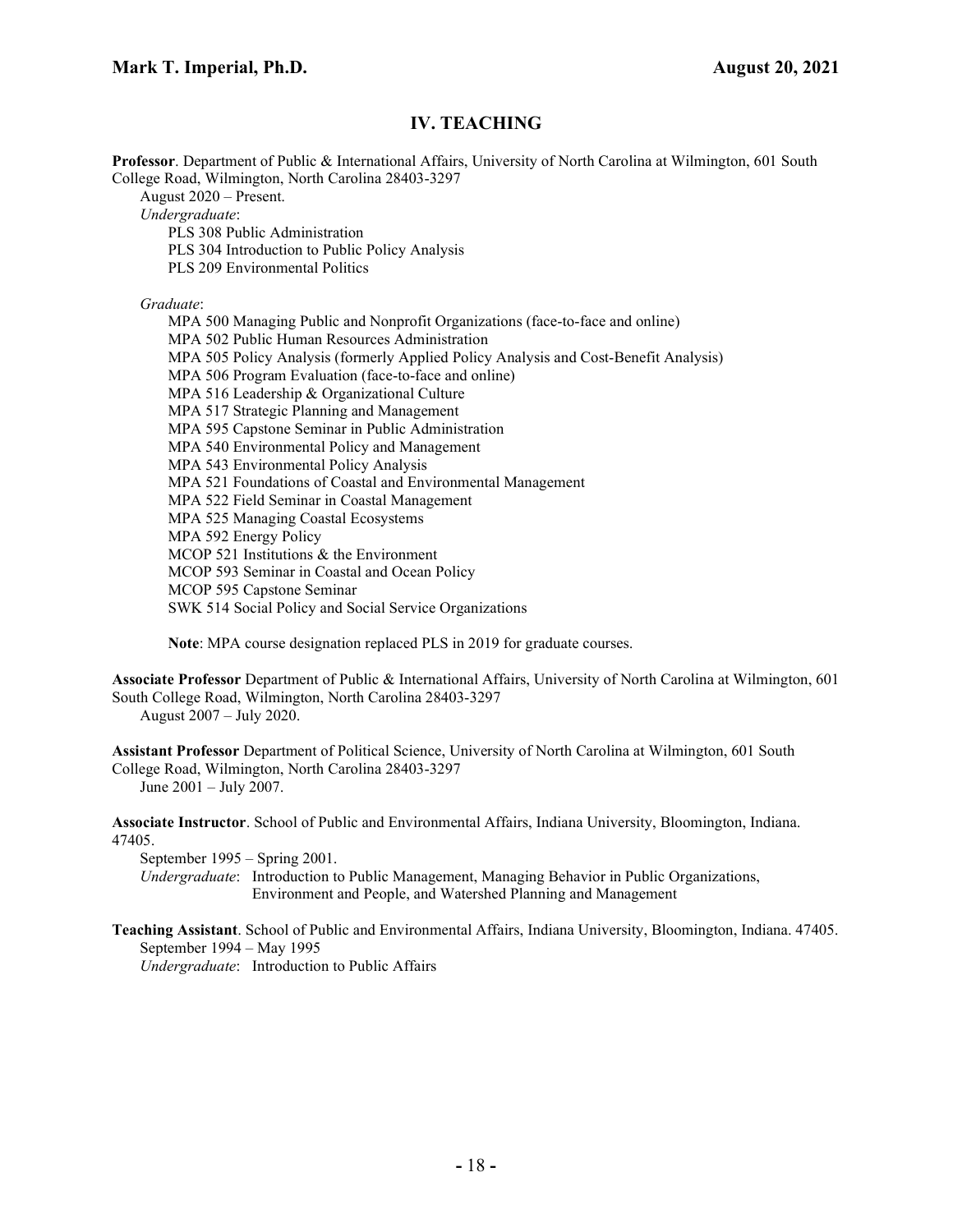# V. PROFESSIONAL PRACTICE

### EMPLOYMENT:

Consultant to Lighthouse Consulting Group, Warrant, Rhode Island

August 2013 – February 2017

Project: Focus of the project was to develop a framework and methodology for analyzing the governance networks for the Narragansett Bay watershed dating back to the late 1800s. The project was funded by the Atlantic Ecology Division and involved collecting and digitizing over 1,400 documents consisting of over 125,000 pages of searchable material. The project produced a report documenting the methodology as well as a report containing the results of the governance analysis.

Planner-in-Charge for the Town of Ocean Isle Beach, North Carolina

January 2006 – June 2009

Project: Planner-in-Charge for the Land Use Plan Update developed pursuant to the North Carolina Coastal Area Management Act (CAMA). Responsibilities include supervising a management intern, managing the public participation process, analyzing data, coordinating the planning process, and writing the draft land use plan and other planning documents.

Planner-in-Charge for the Town of Holden Beach, North Carolina

January 2006 – June 2009

Project: Planner-in-Charge for the Land Use Plan Update developed pursuant to the North Carolina Coastal Area Management Act (CAMA). Responsibilities include supervising a management intern, managing the public participation process, analyzing data, coordinating the planning process, and writing the draft land use plan and other planning documents.

Planner-in-Charge for the Town of Wrightsville Beach, North Carolina

July 2003 – June 2006

Project: Planner-in-Charge for the Land Use Plan Update developed pursuant to the North Carolina Coastal Area Management Act (CAMA). Responsibilities include supervising a management intern, managing the public participation process, analyzing data, coordinating the planning process, and writing the draft land use plan and other planning documents.

Facilitator for the Town of Wrightsville Beach, North Carolina

September 2003 – November 2003

Project: Facilitated the Town of Wrightsville Beach's Better Beach Committee formed to try and identify solutions to problems such as noise and disruptive behavior in the downtown area during the summer months.

Consultant (with Lloyd Jones) to William B. Farris, Inc. (WBFI) and the Town of Emerald Isle. July 2003 – September 2003

Project: Develop a mailed questionnaire to gauge the attitudes and opinions of Emerald Isle property owners about various issues and concepts related to development and future land use in the Town. Project also includes providing guidance in the design of the survey and its administration as well as interpreting the results.

Consultant to the National Academy of Public Administration. Washington, DC 20005 February 1999 – August 2000

Project: The project resulted in a final report entitled *Environmental Governance in Watersheds: The* Importance of Collaboration to Institutional Performance that includes six detailed case studies, a main report consisting of the comparative cross-case analysis, and various appendices and supporting materials.

Consultant to the Coastal Resources Center. University of Rhode Island's Graduate School of Oceanography. Narragansett, Rhode Island. 02882.

August 1995 – January 1996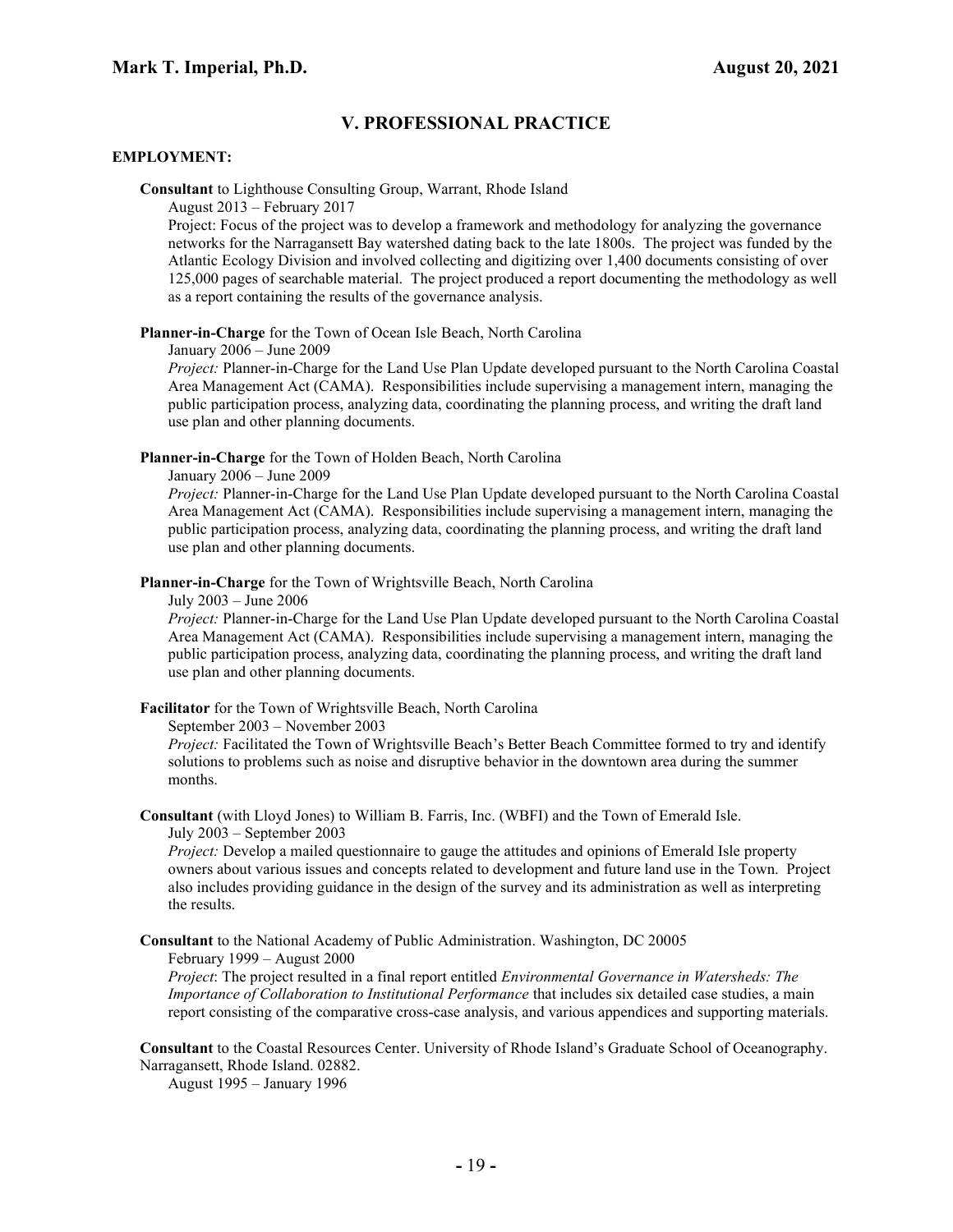Project: Contributed to the development of an evaluation framework to be used by the University of Rhode Island Coastal Resources Center (CRC) in its International Coastal Resource Management Project. In particular, the evaluation framework was used to evaluate implementation activities in Ecuador.

Consultant to the Coastal Resources Center. University of Rhode Island's Graduate School of Oceanography. Narragansett, Rhode Island. 02882.

September 1994 – March 1995

Project: Developed a working paper that examined the EPA's National Estuary Program to determine whether it could serve as a model for developing countries. The working paper was delivered at a meeting of officials from the Coastal Resources Center (CRC), EPA, U.S. Agency for International Development (AID), and individual estuary program. Based on the meeting, the CRC, in cooperation with the EPA and AID developed a training program for developing countries.

Marine Resources Specialist. Rhode Island Coastal Resources Management Council. Oliver Stedman Government Center. Wakefield, Rhode Island 02879.

November 1991 – August 1994.

Responsibilities included:

- Developed new regulations for wetlands and habitat protection, shoreline erosion, stormwater management, erosion and sediment control, and marinas and recreational boating facilities;
- Served as the agency contact person for a variety of federal, state and local resource management programs;
- Evaluated proposed development projects, reviewed municipal comprehensive land use and harbor management plans, and reviewed federal consistency determinations for consistency with our agencies policies;
- Coordinated the development of Rhode Island's Section 6217 Coastal Nonpoint Pollution Control Program for approval by EPA and NOAA; and,
- Developed public outreach activities including public workshops, slide shows, informational brochures, and fact sheets. Edited the newsletter Coastal Features.

Intern. Essex County Division of Solid Waste Management. Newark, New Jersey. Summer 1989

Responsibilities included: Performed oversight for Essex County's transfer stations, data entry and processing, preparation of the semi-annual report, and monitored the construction of the Essex County Resource Recovery Facility.

# TRAINING SESSIONS/WORKSHOPS:

Instructor. Training Program provided to employees in the City of Wilmington, Onslow County, Cumberland County, NC, and Sampson County

Session: Instructor for a 4-hour session on Ethics & Accountability

August 30, 2017, August 29, 2018, February 15, 2018, February 15, 2019, April 25, 2019, January 15, 2021

Session: Instructor for a 4-hour session titled "Group Decision Making & Team Building" for Cumberland County and Sampson County

October 24, 2019, January 27, 2020, October 30, 2020

Instructor. Success, Evolution, Retention, Viability, Engagement (SERVE). Two-Year leadership training program provided by New Hanover County.

Session: Instructor for a 4 hour session titled "Group Decision Making & Team Building". March 16, 2017, October 19, 2017, March 13, 2018, March 21, 2019, March 11, 2019, March 18, 2021 Session: Instructor for a 4-hour session on Ethics & Accountability November 16, 2017, October 25, 2018, October 10, 2019,

Instructor: Academy for Strategic Management. University of North Carolina Wilmington, Department of Political Science and Public Administration Program.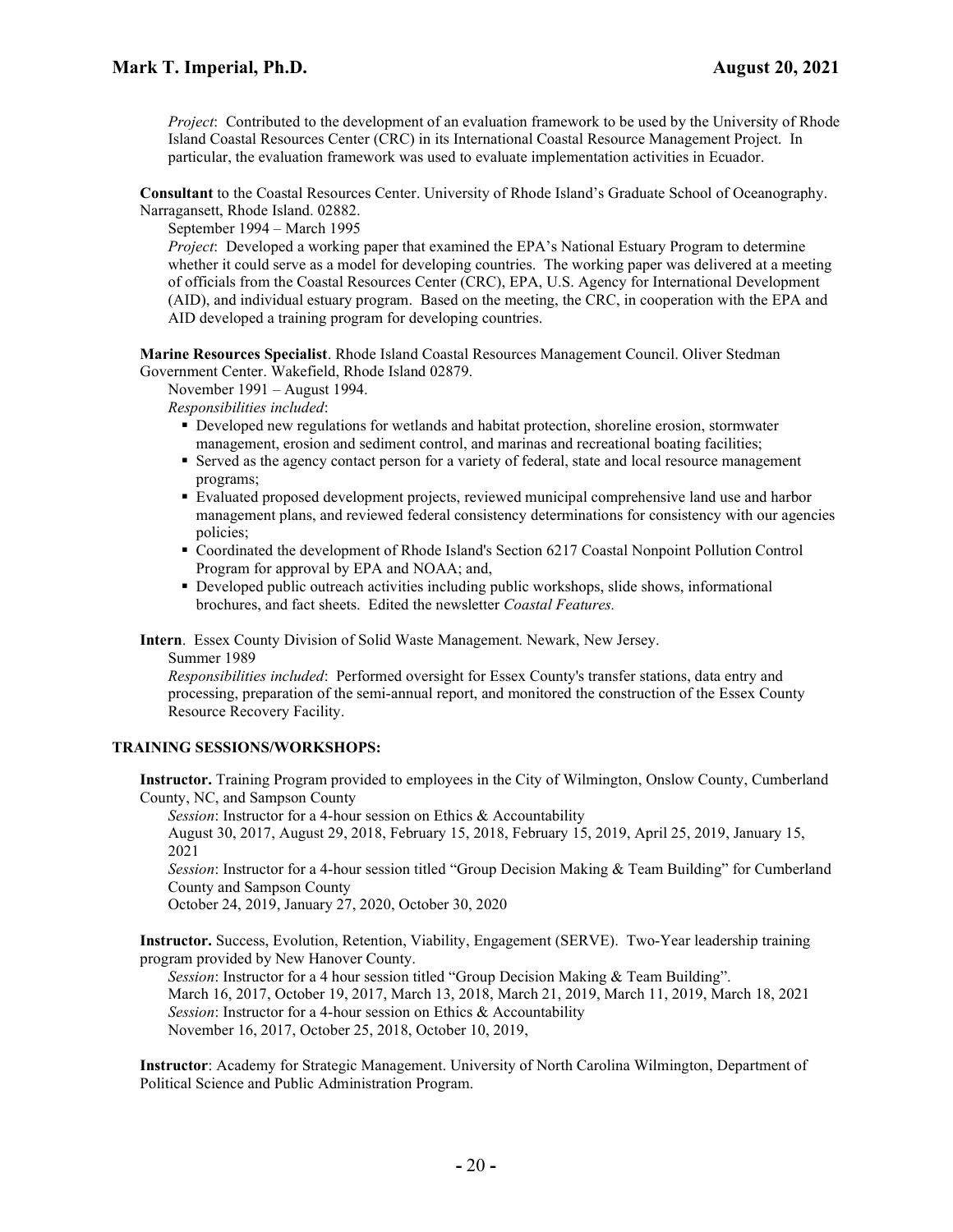October 19, 2015, September 9, 2015. September 11, 2014, September 12, 2013, September 13, 2012, September 15, 2011, September 23, 2010, October 15, 2009, September 19, 2008, September 15, 2006, September 9, 2005

Sessions: Served as the instructor for a three hour session entitled "Leadership and Self-Assessment". Served as one of the instructors for a 3-hour session on "Performance Management."

Instructor: NC 2006 Fire Prevention School. National Guard Training Center, Kure Beach, NC. April 25, 2006

Session: The only instructor for a 3 and  $\frac{1}{2}$  hour session entitled "Leadership and Organizational Culture."

## PROFESSIONAL ORGANIZATIONS:

- The Coastal Society
- Association for Public Policy Analysis and Management (APPAM)
- American Society for Public Administration (ASPA)

# VI. SERVICE

#### UNIVERSITY OF NORTH CAROLINA WILMINGTON

Community Engagement and Applied Learning Advisory Board (CAS Faculty Representative) November 2020 - present

College of Arts and Sciences (CAS) Ad Hoc Committee on Workload, Expectations, and Compensation December 2020 - present

College of Arts and Sciences (CAS), Distance Education Committee August 2019 - present

Participant, Alliance for the Blue Economy, 2-day workshop on Coastal Resilience, UNCW Center for Innovation and Entrepreneurship

December 2020 – January 2020

# Faculty Athletic Council

August 2016 – June 2020

Presentation, Osher Lifelong Learning Institute's (OLLI's) Public Issues Forum February 24, 2020

# Graduate Council, Division III representative.

August 2015 – June 2019

ECU-UNCW Joint Coastal PhD Program Proposal Committee. Appointed by the Provost as one of the 7 UNCW members representing the social sciences. Lead author for Appendix A submitted to General administration and was the lead author for Appendix C.

July 2014 to February 2018

# Center for Marine Science (CMS), Faculty Advisory Committee. Elected to represent faculty in the "other" category across campus.

February 2015 to August 2016

Search Committee, Director for the Center for Marine Science (CMS). Appointed by the Dean of the College of Arts and Sciences (CAS).

October 2015 – December 2015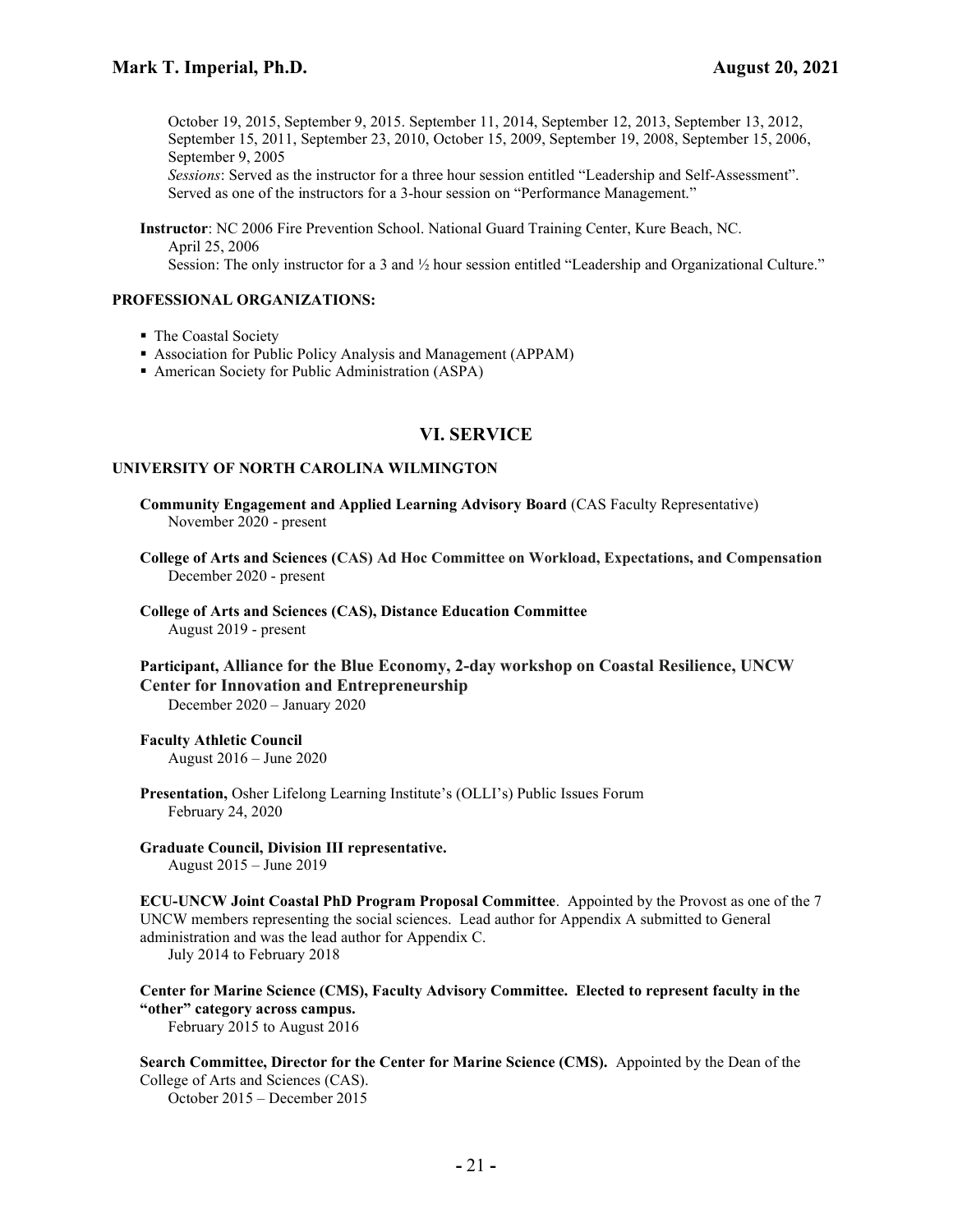UNC System Review of Coastal and Marine Activities, Graduate (Masters Level) Programs Workgroup.

Appointed to serve as a member. October 2013 to March 2014

Faculty Senate Representative. Served as the Political Science Department's representative on the Faculty Senate

July 2013 – June 2014 July 2004 – December 2006

NASPAA Accreditation Review. Led the effort to write the self-study report and get UNCW's MPA Program accredited for a period of 7 years.

July 12, 2013.

AAAS Review of Marine Science & Site Visit. Represented the Department of Public & International Affairs' MPA and MCOP programs during this statewide review of marine science programs in the UNC system. Participation involved contributing data, participating in meetings to prepare for the site visit, contributions to the site visit presentation, and serving on the pane to answer questions from the site visit team. September 24, 2012 to January 28, 2013

Faculty Senate, Budget Committee. Appointed to serve as a member. August 2010 to July 2013

Committee for Academic Research Technologies (ARC). Appointed by Debra Saunders-White, Vice Chancellor, Information Technology Systems Division, as one of 16 members of the committee charged with providing overall direction to efforts addressing our researchers with the tools and infrastructure needed to facilitate their research efforts.

October 2009 – December 2016

Adult Scholars Leadership Program. Participated by giving presentations on population growth and impacts on the environment.

February 24, 2014, March 4, 2013, February 27, 2012, February 11, 2010, February 12, 2009

Guest Lecture – EVS 495. Served as a guest lecturer in their senior seminar class to talk about environmental politics.

Every fall and spring semester from Fall 2001 until Fall 2013 (except for 2-3 weather –related cancelations).

9/11 Decennial Anniversary Planning Committee. Served as a member of a special committee to help plan UNCW's commemorative events to recognize the  $10<sup>th</sup>$  anniversary of  $9/11$ .

March 24, 2011 – September 19, 2011

Committee on Departments & Schools. Serves as a member of a special committee to the provost to establish a formal university policy on the determination of what qualifies as a School.

December 2008 – February 2009

Planning Committee for the Coastal & Ocean Policy Master Degree Program. Served as the chair of the 23 members overseeing the development of a new master degree program. Lead author of the request for authorization to plan and request for authorization to establish a new degree program documents.

Summer 2005 to January 2009

Planning Committee for EVS Master Degree Program. Represented the MPA program on an advisory committee overseeing the development of a new Master Degree program in environmental studies. Spring 2004 – Spring 2007

MPA Community Advisory Board.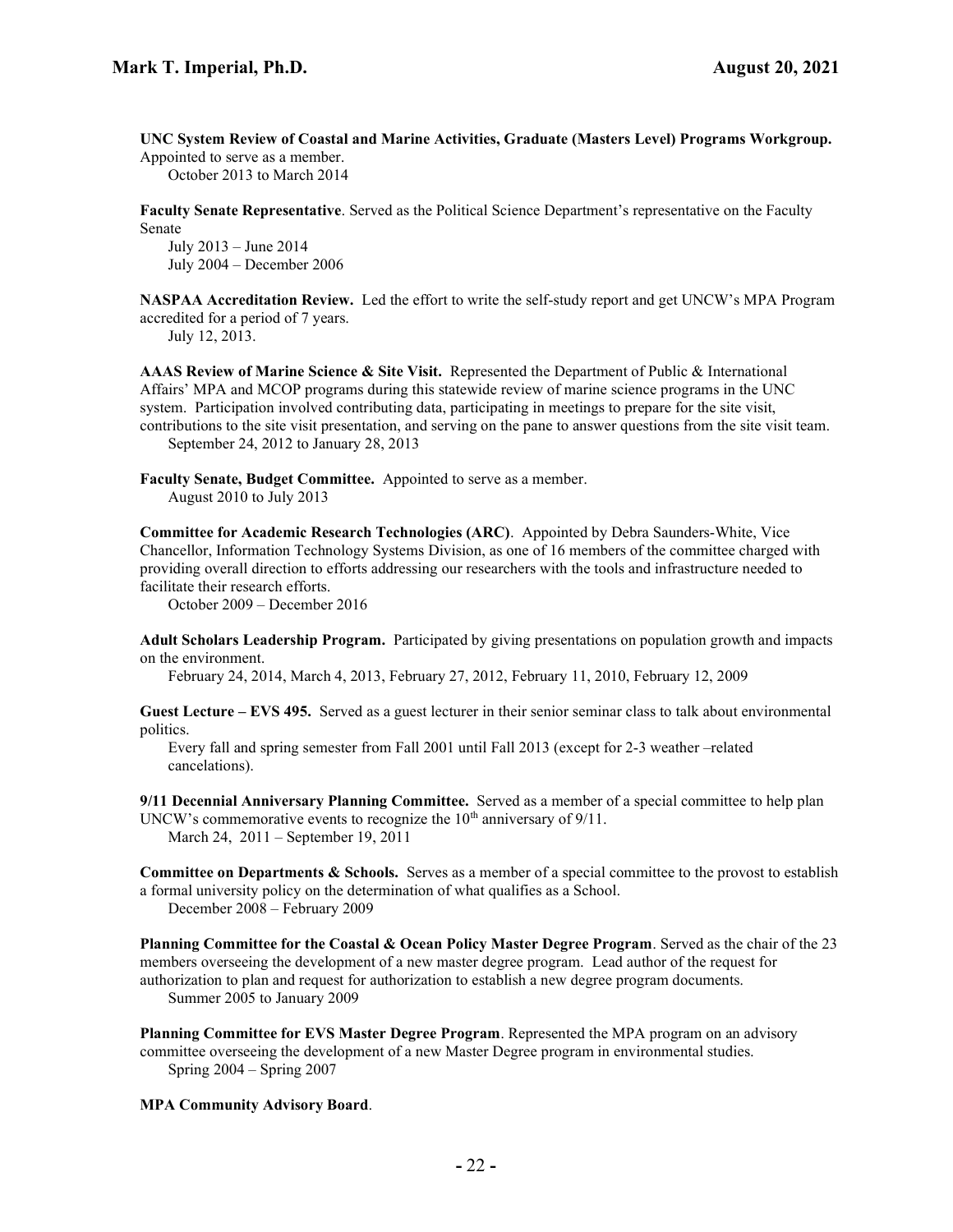Fall 2001 to Present

- Provost Council. Served as one of 12 faculty members to advise the provost on issues. July 2005 – June 2006
- Office of Sponsored Programs Grants Administrator Search Committee. Fall 2004

### DEPARTMENT OF PUBLIC AND INTERNATIONAL AFFAIRS, UNCW

Director of the Master of Public Administration Program May 2020 to present

- Member, Admissions & Awards Committee, Master of Public Administration (MPA) Program January 2017 to Present
- Author, Self-Study for NASPAA Reaccreditation, Master of Public Administration (MPA) Program May 2020 to August 2020
- Member, Ad Hoc Self-Study Committee, Master of Public Administration (MPA) Program January 2018 to July 2020
- Member, PIA's Scholarship Committee August 2017 to August 2020
- Developed the EVS- MPA Joint MS/MPA degree program, the first dual degree program at UNCW (with Jeff Hill)

Fall 2016 – Spring 2019

Prepared Differential Tuition Proposal for the MPA and EMPA Programs. Fall 2018

Developed Catalog Language for EMPA Program Fall 2018

Prepared the Request to Deliver Proposal for the online Executive MPA (EMPA) Program for General Administration.

July 31, 2018

- Member, PIA's Curriculum Committee August 2017 to August 2018
- Chair, Peer Review Policy Committee August 2016 to June 2017
- Chair, Post-tenure Review Committee August 2016 to May 2017
- Interim Director, Master of Public Administration (MPA) Program May 2016 to December 2016
- Annual Review Committee Member Fall 2007 to Spring 2009
- Chair, Search Committee for an Administrative Associate Spring 2016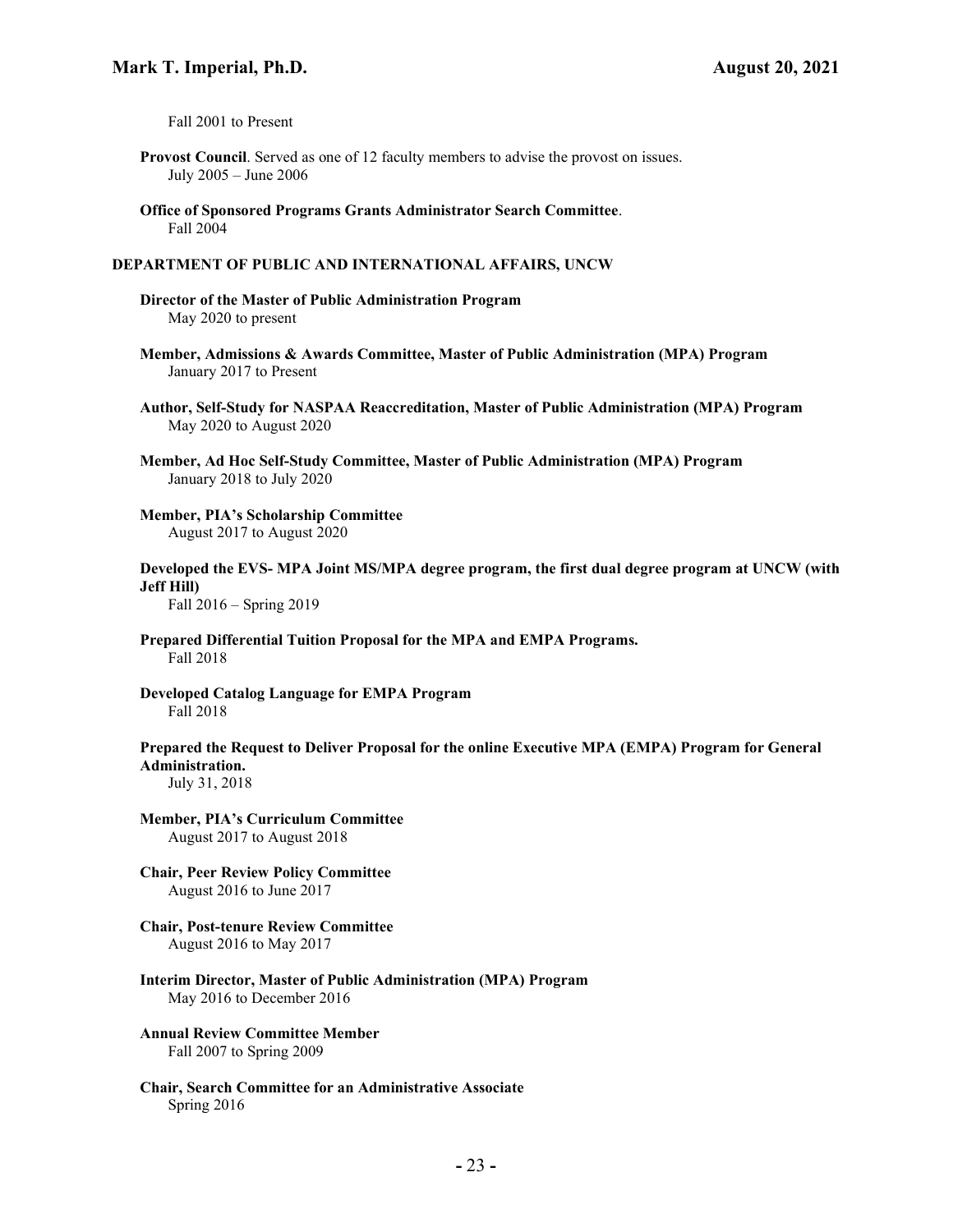Director, Master of Coastal and Ocean Policy (MCOP) January 2009 – June 2015

Director, Master of Public Administration (MPA) Program July 2007 – June 2014

Graduate Coordinator, Master of Public Administration Program July 2003 – June 2007

Chair, Study Committee for the Cameron Distinguished Professor of Innovation in the Nonprofit Sector August 2009 to August 2011

### Chair, Faculty Search Committee

Fall  $2020/Spring 2021 - 2 MPA hires$ Fall 2018/Spring 2019 – MPA hire Fall 2017/Spring 2018 – MPA hire Spring/Summer 2014 – MCOP hire Spring 2013 – Replacement MPA hire Fall 2012/Spring 2013 – New MPA hire Fall 2011/Spring 2012 – Replacement MPA hire Spring/Summer 2009 – Replacement MPA hire Summer 2005 – One year lecturer in the MPA program

#### Faculty Search Committee Member

Spring 2016 – Tenure track position in the Conflict Management and Resolution (CMR) Program Fall 2011/Spring 2012 - Cameron Distinguished Professor of Innovation in the Nonprofit Sector Fall 2006 – new MPA program hire Fall 2005 – new MPA program hire Fall 2003 – new MPA program hire Fall 2002 – new MPA program hire

### INDIANA UNIVERSITY

Founding Member of the Executive Committee. Association of SPEA Ph.D. Students. Public Affairs Program Representative. School of Public and Environmental Affairs, Indiana University. January 2000 – December 2000

Curriculum and Admissions Committee. Public Affairs Ph.D. Program's Representative. School of Public and Environmental Affairs, Indiana University. September 1999 – May 2000

Task Force on the Future Curriculum. Public Affairs Ph.D. Program's Representative. School of Public and Environmental Affairs, Indiana University.

September 1996 – August 1997

Undergraduate Management Curriculum Review Committee. School of Public and Environmental Affairs, Indiana University.

January 1996 – August 1996

Curriculum and Admissions Committee. Public Affairs Ph.D. Program's Representative. School of Public and Environmental Affairs, Indiana University.

September 1995 – May 1996

Task Force to Define the Policy Analysis Field. Public Affairs Ph.D. Program's Representative. School of Public and Environmental Affairs, Indiana University.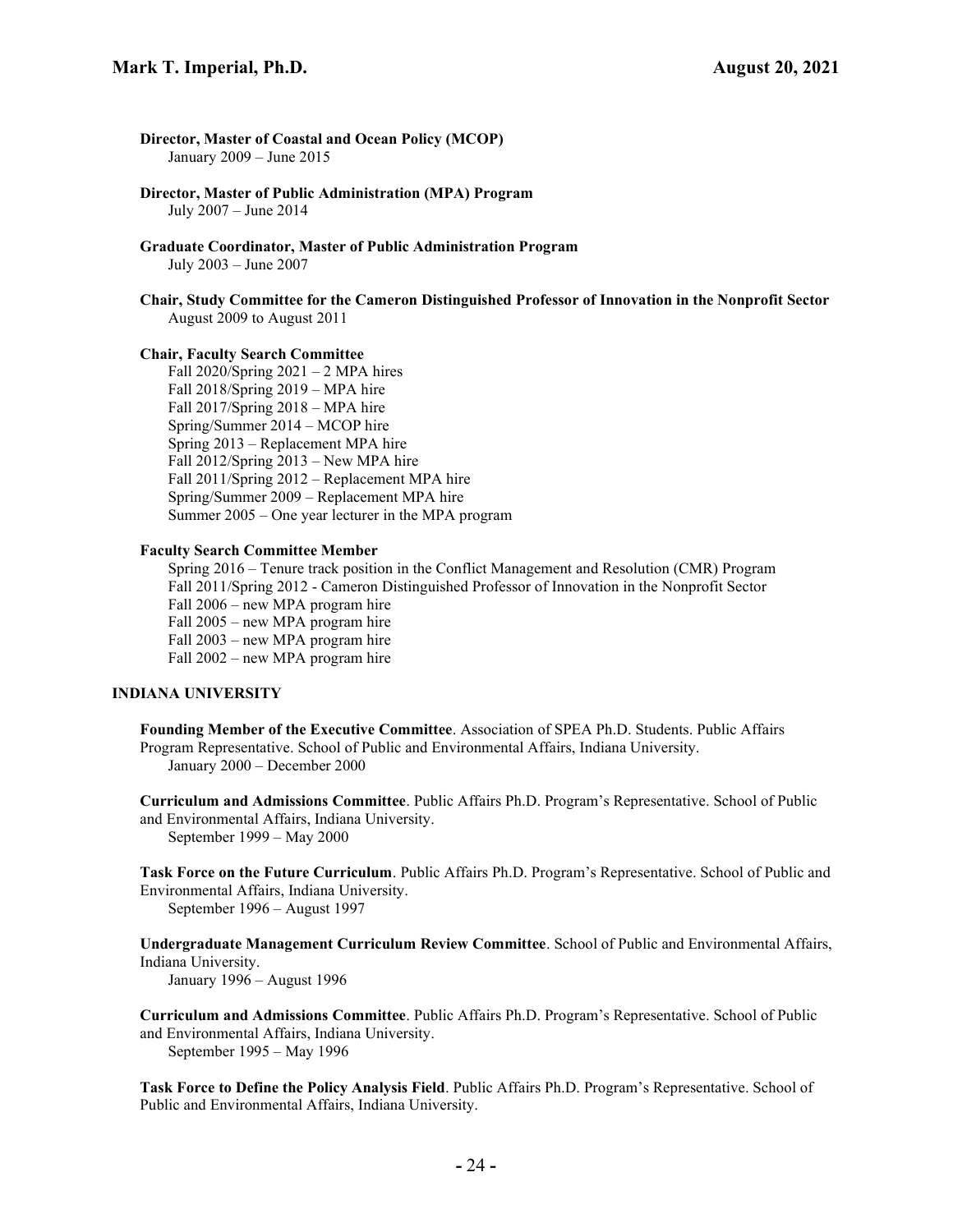September 1995 – February 1996

Deans Committee. Public Affairs Ph.D. Program's Representative. School of Public and Environmental Affairs, Indiana University. September 1994 – May 1995

## PROFESSIONAL SERVICE

Advisory Consortium for the Lamb Prize, Member. Lambprize.org. April 2016 – May 2020

Steering Committee, The Coastal Society's (TCS) Margaret A. Davidson Coastal Career Development Program, Madeline Suite, Wagoner Hall, UNC-Wilmington. November 18, 2019

Program Committee Member. 2013 Southeastern Conference for Public Administration (SECoPA). Charlotte, NC. September 25 – 28, 2013. January 2013 – October 2013

Finance Subcommittee Member. Board of the Southeastern Conference for Public Administration (SECoPA). November 2010 – December 2015

Treasurer, 2010 Southeastern Conference for Public Administration (SECoPA). October 13 – 16, 2010. Wilmington, NC.

October 2008 – October 2011

Program Committee (Environmental Policy Track). 2010 Southeastern Conference for Public Administration (SECoPA). October 13 – 16, 2010. Wilmington, NC. June 2010 – October 2010.

Steering Committee Member. Institutional Analysis for Environmental Decision Making: A Workshop. Helped organize an international workshop held January 28 – 29, 2005 in Fort Collins, Colorado. Fall 2004 to February 2005.

Research Grade Evaluation (RGE) Panel Member. U.S. Geological Service. Milwaukee, WI. August 7, 2008.

# Conference Panel Organizer

"MPA Director's Roundtable" at the 2010 Southeastern Conference for Public Administration (SECoPA). October 13 – 16, 2010. Wilmington, NC.

"Marine Affairs Education in the  $21<sup>st</sup>$  Century" at The Coastal Society's  $21<sup>ts</sup>$  Biannual Conference. Redondo Beach in Los Angeles, California. June 29 - July 2, 2008. Forthcoming.

"Institutional Analysis and Environmental Policy: Theory and Practice", APPAM's 29<sup>th</sup> annual research conference in Washington, DC. November  $8 - 10$ , 2007

Organized a panel entitled "Watershed Governance: Theory and Practice" at Coastal Zone '07. Portland, Oregon. July 22 – 26, 2007.

 "Environmental Policy Innovations at the State and Local Level" with Tracy Yandle from Emory University. The panel will be at the APPAM's  $28<sup>th</sup>$  annual research conference in Madison, WI. November  $2 - 4, 2006$ 

"Ocean and Coastal Governance: Theory and Practice" at The Coastal Society's 20<sup>th</sup> Biannual Conference. St. Pete Beach, Florida. May 14 – 17, 2006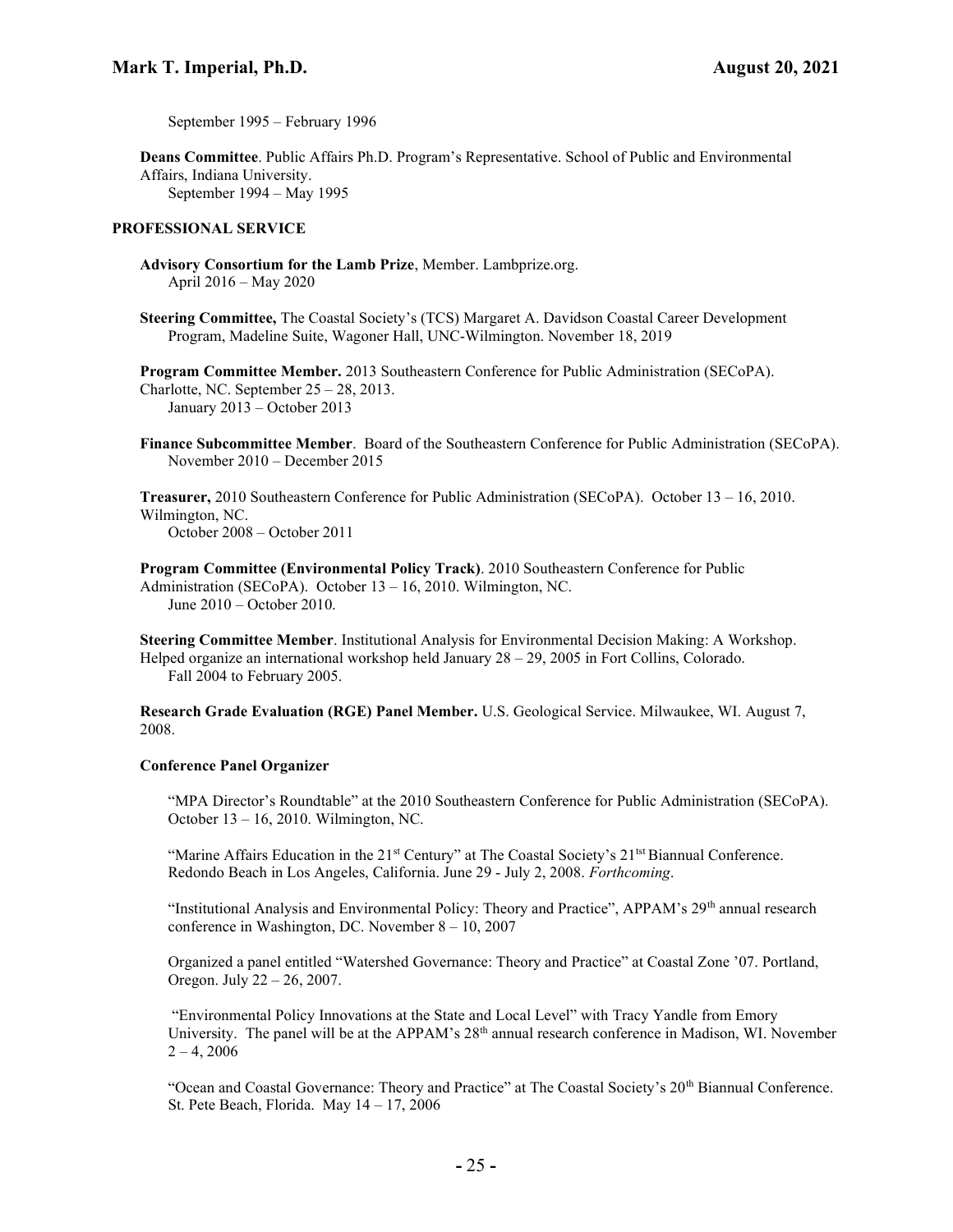"Improving Ecosystem Governance: Theory and Practice" at Coastal Zone '05. July 17 – 21, 2005. New Orleans, LA

"Using Collaboration to Improve Environmental Governance" at the  $26<sup>th</sup>$  Annual Association for Public Policy Analysis and Management (APPAM) Research Conference. October 28 – 30, 2004. Atlanta, GA

### Moderator/Discussant/Panel Member

Chair/Moderator for a panel entitled "What's On The Horizon? A Discussion of Critical Issues for Local Coastal Governments" at the North Carolina Beach Inlet & Waterway Association Annual Conference, Wrightsville Beach, NC. November 18-19, 2013.

Chair/Moderator for a panel entitled "Environmental Policy Analysis" at the 2013 Southeastern Conference for Public Administration (SECoPA). October 10 – 12, 2013. Charlotte, NC.

Chair/Moderator for a panel entitled "Environmental Planning" at the 2013 Southeastern Conference for Public Administration (SECoPA). October 10 – 12, 2013. Charlotte, NC.

Chair/Moderator for the panel entitled "Multiple Perspectives on Catch Share Management: Assessing Fisheries ITQs Across Time and Space" at the 34<sup>th</sup> Annual Association for Public Policy Analysis and Management (APPAM) Research Conference. November 8 – 10, 2012. Baltimore, MD.

Panel Member for a round table discussion entitled "Navigating Towards the Horizon of Success—With Data; Successful Strategies for Data Collection and Maintenance: A Roundtable Discussion" at the 2012 National Association of Schools of Public Affairs and Education (NASPAA) Conference. October 17 – 20, 2012. Austin, TX.

Chair/Moderator for "Complexities of Managing the Marine and Coastal Environments" at the 33<sup>rd</sup> Annual Association for Public Policy Analysis and Management (APPAM) Research Conference. November  $3 - 5$ , 2011. Washington, DC

Chair/Moderator for "Environmental Issues from Multiple Venues" at the 2011 Southeastern Conference for Public Administration (SECoPA). September 21 - 24, 2011. New Orleans, LA.

Moderator for "MPA Director's Roundtable" at the 2010 Southeastern Conference for Public Administration (SECoPA). October 13 – 16, 2010. Wilmington, NC.

Moderator for panel entitled "Institutions and the Environment" at the 2010 Southeastern Conference for Public Administration (SECoPA). October 13 – 16, 2010. Wilmington, NC.

Panel Member. Participated on a panel of distinguished alumni talking about career development at the Indiana University Association of SPEA Ph.D. Students (ASPS) annual conference. April 9, 2010. Bloomington, Indiana. (Invited)

Moderator for a panel entitled "Marine Affairs Education in the 21<sup>st</sup> Century" at The Coastal Society's 21<sup>tst</sup> Biannual Conference. Redondo Beach in Los Angeles, California. June 29 - July 2, 2008.

Moderator for a panel entitled "Watershed Governance: Theory and Practice" at Coastal Zone '07. July 22 – 26, 2007. Portland, Oregon.

Moderator for a panel entitled "Ocean and Coastal Governance: Theory and Practice" at The Coastal Society's  $20<sup>th</sup>$  Biannual Conference. St. Pete Beach, Florida. May  $14 - 17$ ,  $2006$ 

Moderator for a panel entitled "Improving Ecosystem Governance: Theory and Practice" at Coastal Zone '05. July 17 – 21, 2005. New Orleans, LA.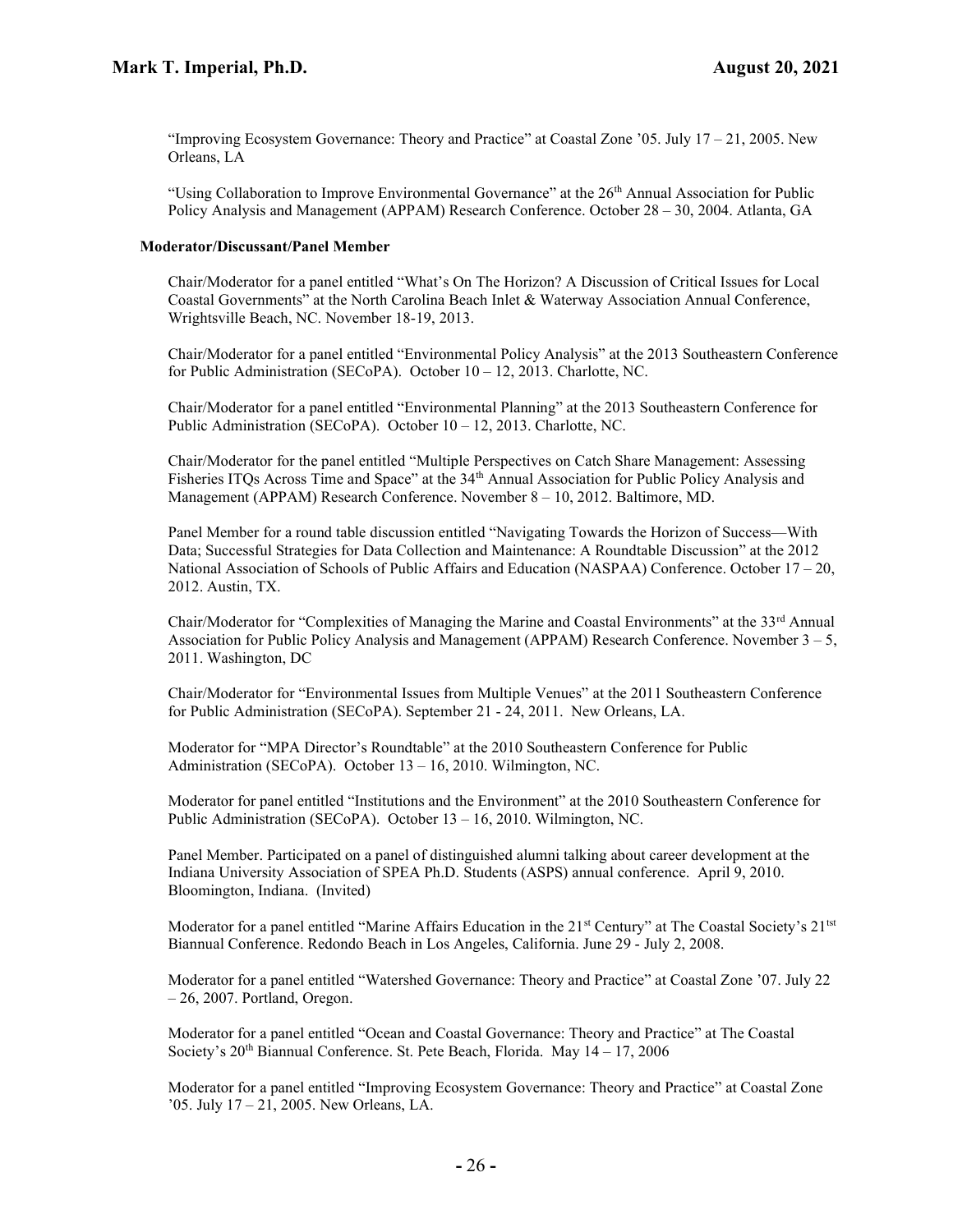Discussant for a panel entitled "The Effectiveness of Voluntary Compliance" at the  $26<sup>th</sup>$  Annual Association for Public Policy Analysis and Management (APPAM) Research Conference. October 28 – 30, 2004. Atlanta, GA.

#### COMMUNITY SERVICE

Member, Stewardship Development Coalition (SDC). The SDC was founded to organize the Lower Cape Fear Stewardship Development Awards Program. The MPA program is a founding member of the SDC, which was formed in 2004 to recognize development projects in the Lower cape Fear Region that demonstrate outstanding environmental stewardship. The SDC became a  $501(c)(3)$  organization in June 2010. September 2004 – present.

President. Southeastern North Carolina Chapter of the American Society of Public Administration (SENCASPA).

May  $2016$  – present.

Chair, Stewardship Development Coalition (SDC). The chair is the chief elected office and presides over meetings of the governing council and SDC. The SDC became a  $501(c)(3)$  organization in June 2010 July 2012 to June 2014.

Volunteer, Girl Scouts (Troops 1091 and 116) Cookie Manager – 2016, 2017, 2018, 2019, 2020, 2021

- Volunteer, Codington Elementary School, New Hanover County, North Carolina. January 2007 – Present
- Volunteer. First Baptist Church. Sunday School teacher for the Nursery. August 2015 – August 2017

Soccer Coach, Pleasure Island Girls Soccer Association (PISA). U6 Girls, spring 2014. U7 Girls, Fall 2014. U7 Girls Spring 2015.

Presentation to the Senior Men's Club of Wilmington. Presented "Population Growth and its Impact on the Environment of Southeastern NC.

July 19, 2013

Jury Duty, New Hanover County, NC. April 22-23, 2013

Resource Advisor. City of Wilmington's Comprehensive Planning Process. February 2013 to Present

Panel Discussion. Cape Fear Environmental Film Forum. Contributed to a panel organized to discuss a series of short films about the environment.

February 23, 2013

Leadership Training. Conducted a leadership development training session for about 50 staff in the City of Wilmington's Community Services Division. November 15, 2006

Volunteer, Sunset Park Elementary School. New Hanover County, North Carolina. March 2005 to December 2006